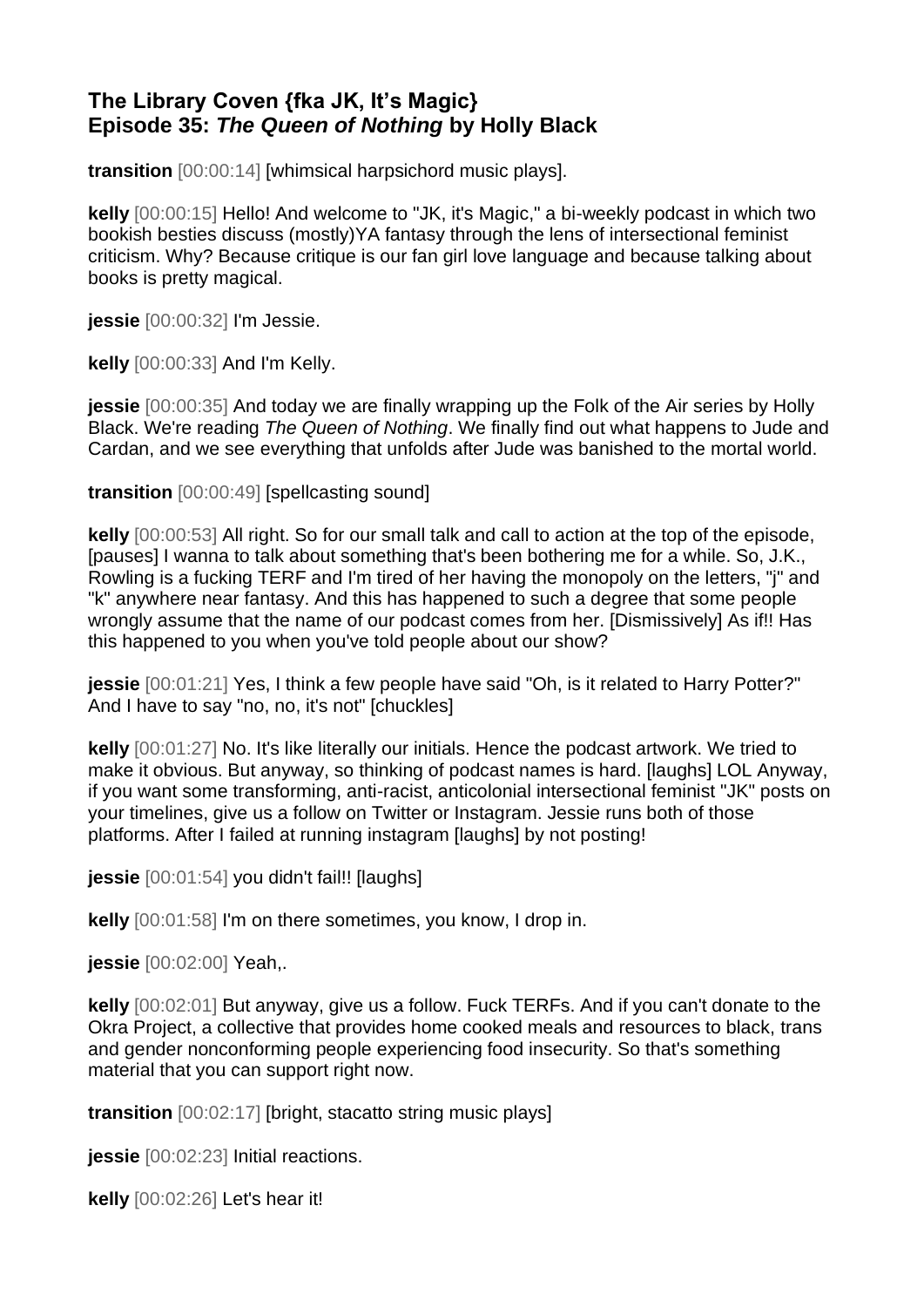**jessie** [00:02:27] I wasn't really sure where we were, what was going to happen in this book, and I was a bit nervous, but I really enjoyed it. I read this book as soon as it came out. So we're podcasting... Recording this episode in July [2020], which means I read this book all the way back in November [2019]. And then I read listen to the audio book as we prepared for this episode. I really enjoyed how the story got all wrapped up. And I would really like to be Grima Mog when I grow up. If at all possible, please.

**kelly** [00:02:53] You are so totally on your way to being Grima Mog [jessie laughs[ no doubt you are. You're just like, well on your way.

**jessie** [00:03:01] Thank you.

**kelly** [00:03:03] Living your best life!

**jessie** [00:03:04] I try.

**kelly** [00:03:06] Just– are you a redcap? I think maybe we figured it out.

**jessie** [00:03:10] Maybe. I mean, I don't really want to be associated with Madoc, but I'll take it, you know?

**kelly** [00:03:17] It's more just like her... I don't know... Attitude that she projects anyway. I love this series and I'm glad I re-listened cuz even though it has only been a few months, those were pandemic and end of PhD program months for me... So it might as well have been like, I mean, time is made up anyway.... So a year, who knows. But anyway, I was glad to be back in this world. And Holly Black writes such immersive fantasy and nuanced characters. I agree with you, I enjoyed how everything was kind of tied up pretty neatly in a bow that was relatively satisfactory. You know, as a reader, well, very, I would say. I liked the book. I don't know how, but I completely forgot that Cardan turns into a snake. [

**jessie** [00:03:58] I think I forgot it as well! And then when it happened, [kelly laughs] I was like, "Oh, yeah. he turned into a fucking snake, like what the fuck?!" [laughs].

**kelly** [00:04:03] I forgot how I– like, how did I forget about that?

**jessie** [00:04:08] I don't know.

**transition** [00:04:09] [bright, stacatto string music plays]

**kelly** [00:04:15] Time to talk about worldbuilding in "through the wardrobe." We spend about the first quarter, third maybe of the story in the mortal world, which was a bit of a change. The other two books were took place mostly in faery, since that's where Jude grew up. And at this point, there's not a lot of world building as in like creating new scene, new settings or anything like that. It's more just continuing to weave the characters and setting of faerie together to conclude the story. But I thought it was like well maintained. Yeah.

**jessie** [00:04:49] Did you enjoy the time that was spent in the mortal world?

**kelly** [00:04:53] I liked when she when Jude was fighting Grima Mog [laughing] because I like Grima Mog.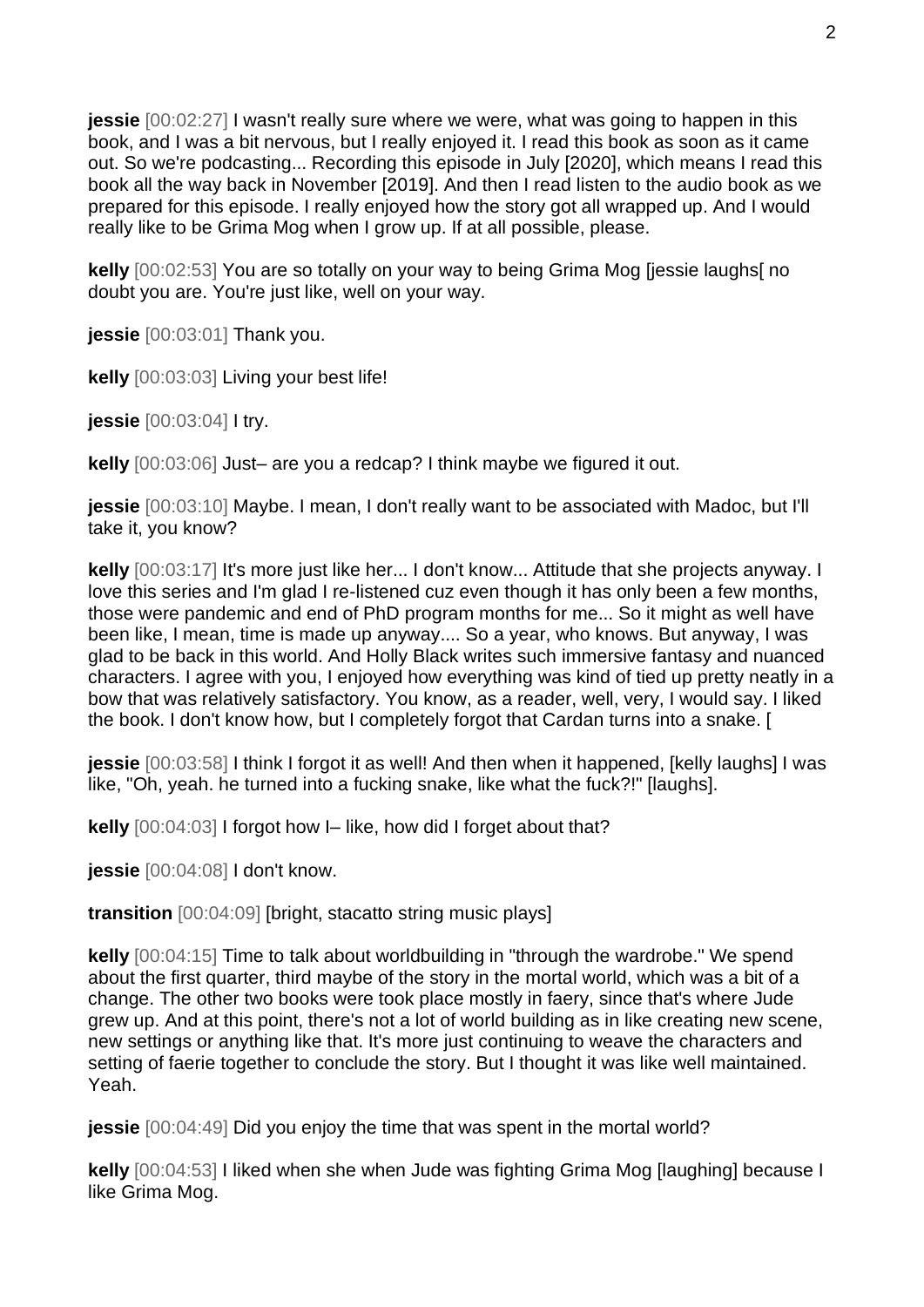**jessie** [00:04:57] I thought it was an odd choice to spend so much time in the mortal in a world. I know it makes sense because Jude is an exile. But, for me, I was just like, oh, "I just wanna go back to faerie because, like, the mortal world is so boring."

**kelly** [00:05:12] Yeah, it was like I'm waiting for the real plot action to get going, you know?

**jessie** [00:05:16] Yeah. And it doesn't really feel like anything really starts to happen. Like there's a big fight with Grima Mogg, which was really exciting. But other than that, I'm like, the story doesn't really start till we get back to Elfhaim. So, like, when am I going to get there?

**kelly** [00:05:30] [laughs] Agreed.

**jessie**  $[00:05:31]$  I just wanted to see Cardan again.

**kelly** [00:05:34] Love him.

**transition** [00:05:35] [spellcasting sound]

**jessie** [00:05:38] Jude is so forgiving. I kind of forgot about this until I was real listening to the book. But I still hate Taryn even after reading this book. And I am so shocked at Jude's capacity for forgiveness because she does not seem like the type of person to forgive easily or to, like, get over something like that. Maybe there's some kind of weird connection between the two of them because they're twins. But I was just like, can Taryn please fuck off? Like she is the worst. [kelly laughs]

**kelly** [00:06:10] I kind of forgave Taryn after she stabbed Locke in the throat with a letter opener so that he would like, quote, "finally shut up" or something like that. I don't know. I liked that part. I thought that was cool.

**jessie** [00:06:23] I mean, it's cool that she tried to kill him. I mean, she did kill him, not tried. She succeeded. But

**kelly** [00:06:28] She did successfully.

**jessie** [00:06:29] But she also almost got her sister killed. So I'm just like, "come on, dude. Like, you can't forgive that so fast!"

**kelly** [00:06:37] I don't know where I stand on it. I think that maybe it's the sister connection. Yeah. Jude was I think part of it is because she's so desperate to get back to– for any excuse to get back to Elfhaim.

**jessie** [00:06:47] Yeah, that's true.

**kelly** [00:06:49] Another bite at the ever apple. You know, they say that at one point.

**jessie** [00:06:52] Yeah. Neither of us have sisters. So I guess maybe there's like something there that I don't understand.

**kelly** [00:06:58] And neither of us have twins.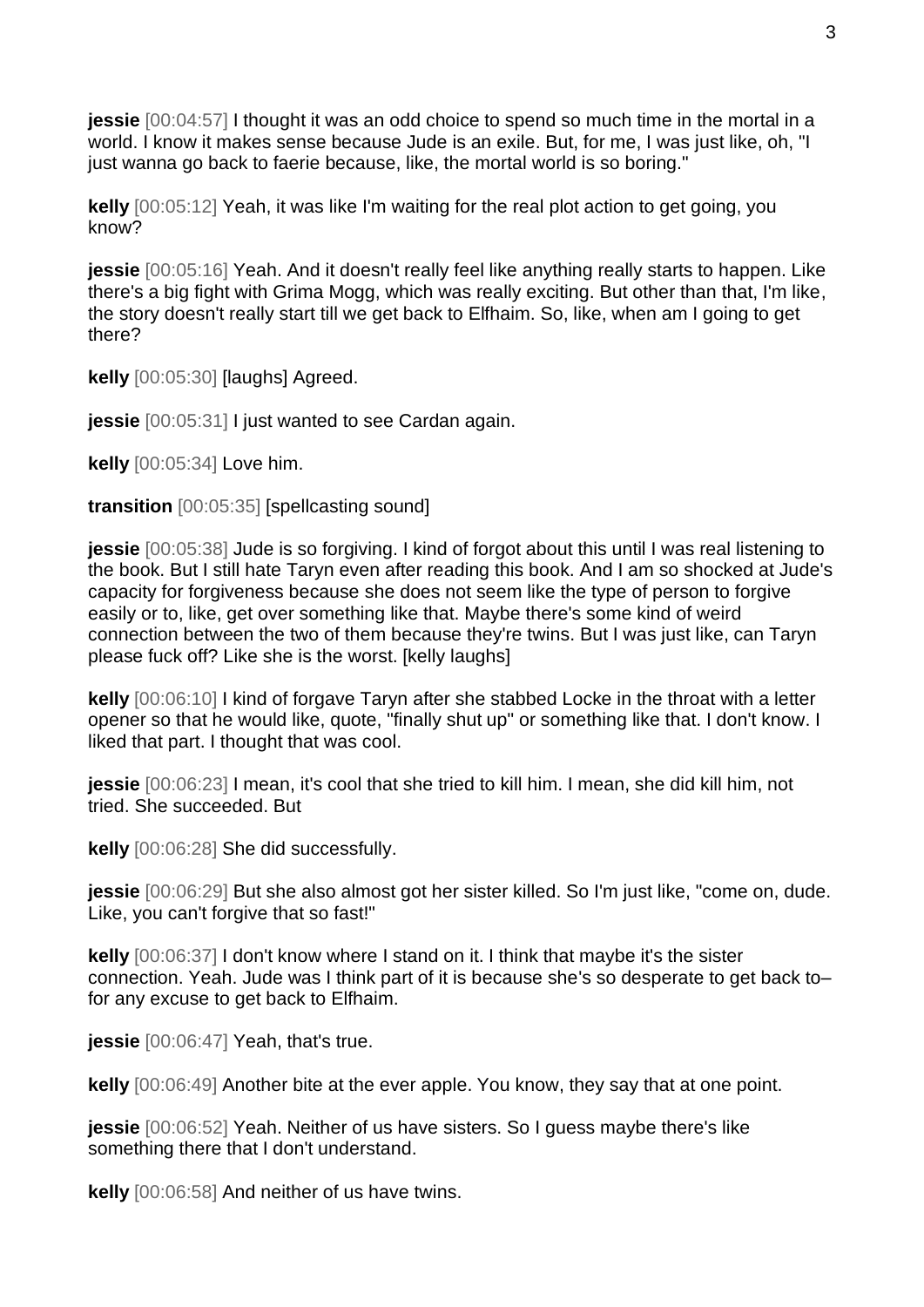**jessie** [00:07:00] No. Not that I know of. [laughs].

**transition** [00:07:01] [bright, stacatto, string music plays]

**jessie** [00:07:08] Let's discuss all things magic. This book is full of prophecies, cursed crowns. As we said before, Cardan turns into a giant snake. There's just so many things going on. I feel like they should have known something was up with that prophecy before like that seemed pretty obvious to me. The cursed crown– was not expecting that. Cardan turning into a snake for most of the book– was not expecting that. And a little disappointed that we didn't get to spend more time with Cardan in this book.

**kelly** [00:07:40] [laughing] the Fucking snake. Oh, my God. I can't believe I forgot it. I really enjoyed how many different kinds of magic were in the book like you're describing. I dunno I just like, repeated what you said, but less specifically. [jessie laughs] You said it. You said it.

**jessie** [00:07:58] Also that magic arrow. That's like like in the body of the Queen of the Sea or whatever. Like that was kind of cool. I really liked that part, actually. That was cool magic.

**kelly** [00:08:09] That was cool!

**jessie** [00:08:10] Like, way to go for your enemies. I liked that. [pauses] I guess you're right. I probably am a redcap because I'm like "everything Madoc does makes so much sense." And, like, I get it.

**kelly** [00:08:20] It's just battle strategy.

**jessie** [00:08:23] Maybe I would be like, particularly good at, like, you know, military things.

**kelly** [00:08:31] Probably.

**jessie** [00:08:31] I wouldn't do it! [laughs].

**kelly** [00:08:34] Nooo.

**transition** [00:08:34] [spellcasting sound]

**kelly** [00:08:37] I guess another thing that we can talk about with magic is that the land chooses Jude as high queen and that seems kind of more like her coronation. I don't know. That seemed like a more important event than her coronation would have been, you know?

**jessie** [00:08:50] Well, and it's also the moment that she gets set to reveal to Taryn, who has no idea at the time that she had married Cardan and she was technically the queen of Elfhaim. So it was also a cool scene to see, like her telling Taryn about this. I really like the scenes that follow it where she goes. But, you know, she goes back and everyone is like having about her and stuff and they are not happy about having human as- as queen.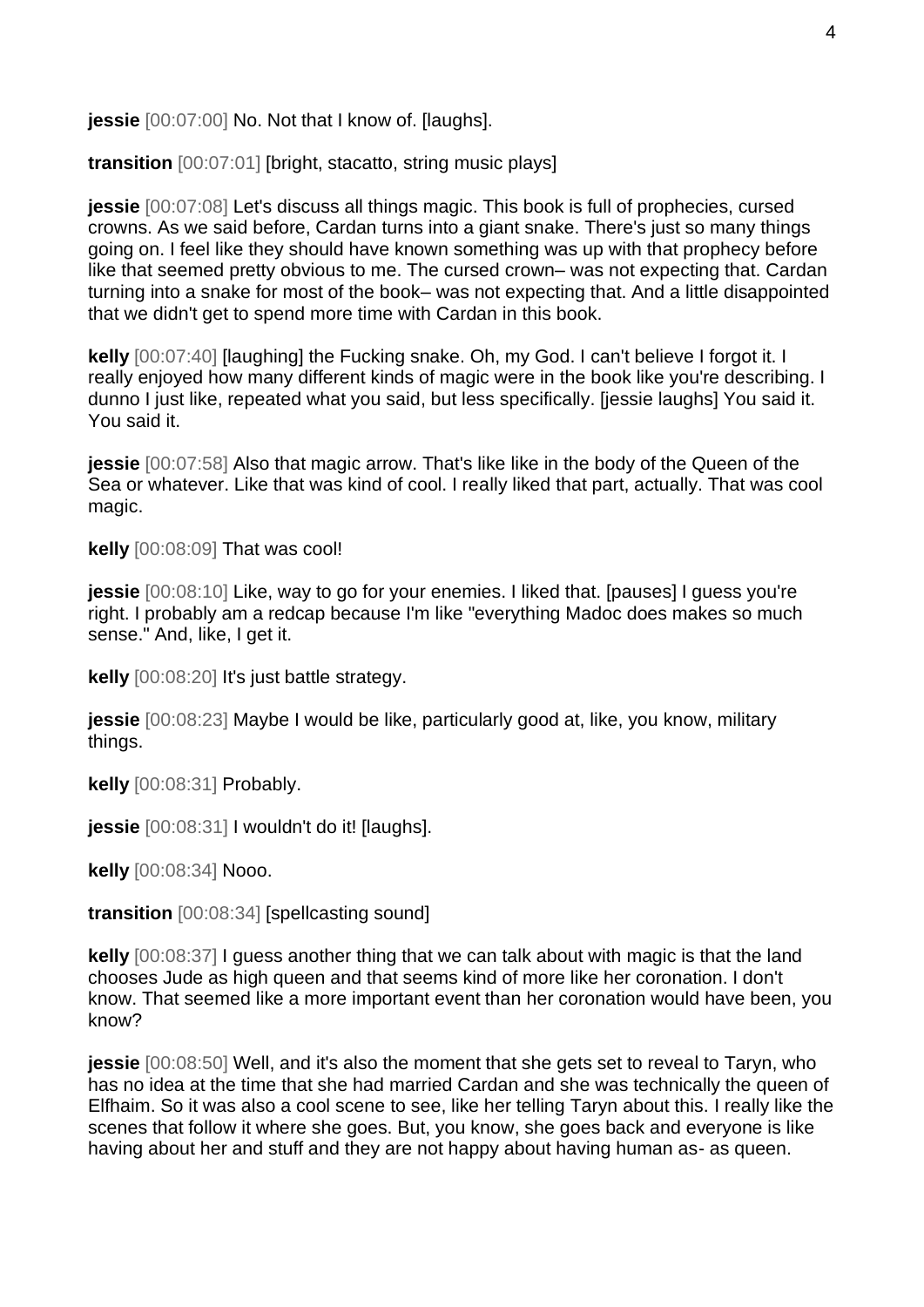**kelly** [00:09:16] No, they aren't to have the quote unquote "natural order of things" be upset, especially Cardan's mom.

**jessie** [00:09:22] I was actually, like, really happy that his mom was so unhappy. Like she's like refusing to get out of bed and like, bend the knee. And I'm like, "yeah, fuck you!" [laughs]

**kelly** [00:09:33] I did it, like, get some serious Daenerys vibes–.

**jessie** [00:09:36] –mmhmm [in agreement].

**kelly** [00:09:37] –you know, from Jude. She just knows how to play it. Play the game. And yeah, I think Daenerys is such a great character. So I like that.

**jessie** [00:09:45] Yeah. And Jude didn't get ruined in the end so.

**kelly** [00:09:50] No she didn't. Yeah. There was no incest in the end so that's good.

**jessie** [00:09:53] OK. I meant the part where they like made her out to be like an emotionally unstable queen because she's like can't handle herself like as well.

**kelly** [00:10:01] Wow. I took that a totally different direction.

**jessie** [00:10:03] Yeah. [both laughing] Yeah.

**kelly** [00:10:07] What does that say about me. I have some, I don't know, puritanical stuff internalized or whatever. I don't even know.

**jessie** [00:10:14] Whatever you choose. I just thought that they took Daenerys in a very different direction than the story hinted at.

**kelly** [00:10:22] Oh yeah, definitely. That was some patriarchal bullshit for sure.

**jessie** [00:10:25] Yeah.

**kelly** [00:10:26] They basically like "yeah, she's too hysterical" and then she goes and burns down an entire whatever.

**jessie** [00:10:31] Yeah. No, thank you.

**kelly**  $[00:10:34]$  That's a pretty good segue to the to the villain section.

**transition** [00:10:37] [bright, stacatto string music plays]

**kelly** [00:10:43] Now we're going to talk about conflict villains and good versus evil in our segment, "Get me Kylo Ren!" Madoc? Question, questionmark. I kind of forget why we're mad at him, but I know he's the worst. But Jude has forgiven him for that in the past. The first time she met him, he literally stabbed her parents in front of her and killed them. And then kidnaped them and took them to a magic world. They have a lot of history, so it's it's not like– it's not very clear here.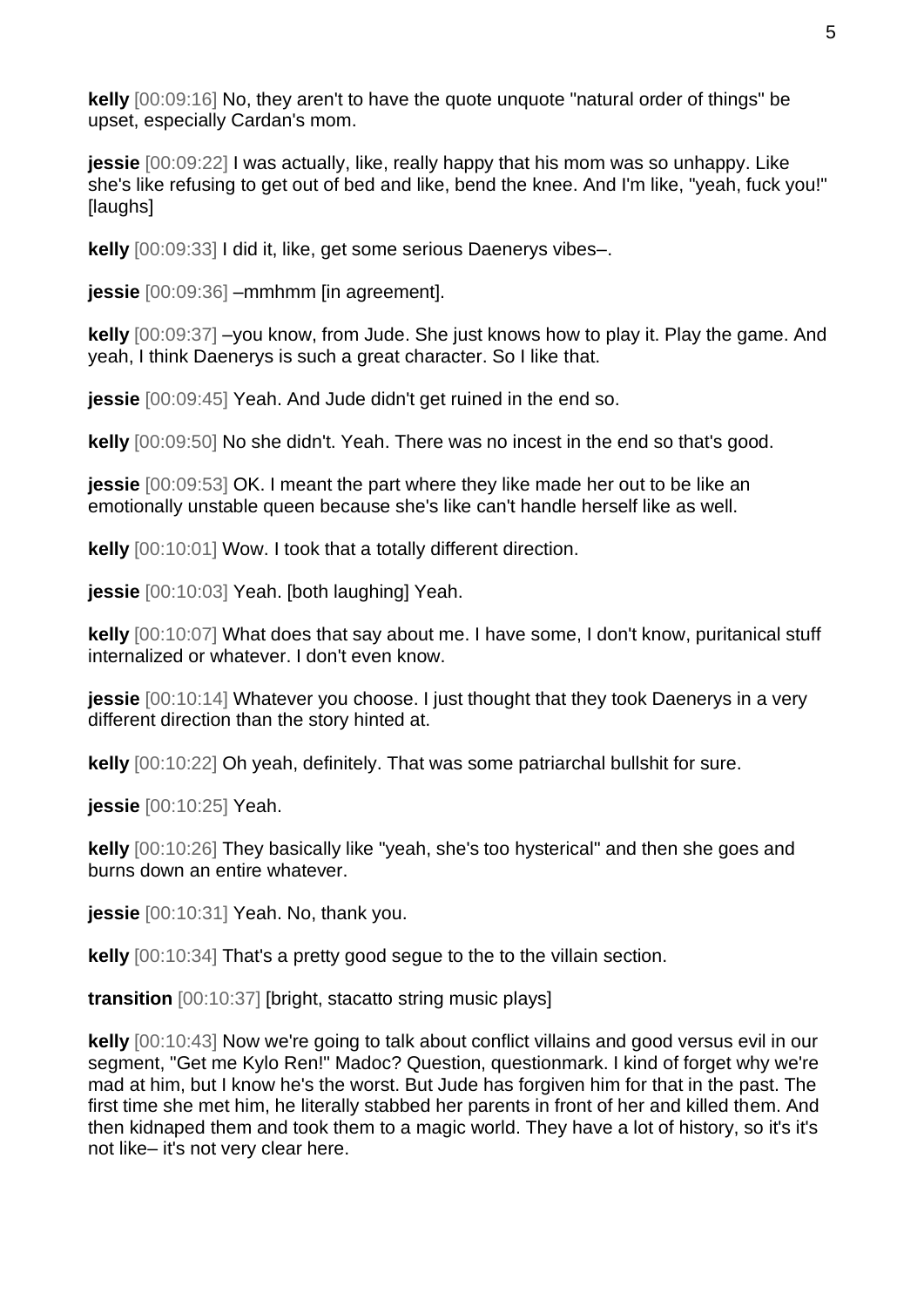**jessie** [00:11:14] Yeah, I had trouble with the thinking about, like the villainy of this book, because I know technically it's Madoc.

**kelly** [00:11:22] There were no notes in here. [jessie laughs]

**jessie** [00:11:24] [kelly laughs] I know. I'm so sorry. I guess I just like, Madoc is obviously like the big bad in this story. But at the same time, like, there's so many things going on with, like the cursed crown. So I quess kind of the faerie that cursed the crown, whose name is escaping me at the moment, like he kind of a limb syndrome's and. Yeah, like he is kind of a villain, I guess, because he created the crown that turned Cardan into a snake. But at the same time, that's the only reason that, like Cardan fulfills that prophecy. So.

**kelly** [00:11:58] Yeah, I mean. And then Cardan gets to kill him in the end.

**jessie** [00:12:01] Yes. I mean, I still hate Madoc. But, yeah, I don't know,.

**kelly** [00:12:08] This segues kind of into my next comment, like the line isn't very clear or like available at all really to see, because correct me if I'm wrong, but it– Jude is either toning back the lethality of her tactics or I'm just desensitized at this point in the series and I expect it from her character.

**jessie** [00:12:28] Yeah. I don't know. That's a hard one because I would say, like, I was really surprised at the very end when Jude lets Madoc live. And I feel like at the very end of the novel, when she is like handing out punishment for the traders. I was surprised at some of her decisions. I do think that shows that she's maybe. She's not like taking the most violent tactics necessary. Possible in order to, you know, do whatever she needs to do. And maybe part of that is her becoming queen and feeling like she needs to set a good example for, like, the people of Elfhaim or something, maybe show them that humans can be good. But, I- I felt a little conflicted about that.

**kelly** [00:13:14] I think you're completely right and that it's kind of a combination of the two. Right? Because there's not that big a difference between the tactics Jude is willing to do and Madoc is willing to do. But at the same time, like her approach to justice at the end and accountability at the end is different them, I think what we would expect from someone else like Madoc.

**jessie** [00:13:36] Well, I think she sees that in herself. She is concerned about becoming Madoc by the end of the story. And so she kind of go down a different path. I mean, she's willing to kill Cardan to, like, protect the people of Elfhaim. And I think that being queen of Elfhaim and protecting the people becomes so much more important to her than getting her revenge.

**kelly** [00:13:58] Yeah. And it's more than just like being power hungry, I guess. Then at that point, it's it's like a different... It's like a "power with" rather than a "power over," you know?

**jessie** [00:14:11] Right. Exactly.

**transition** [00:14:12] [bright, stacatto string music plays]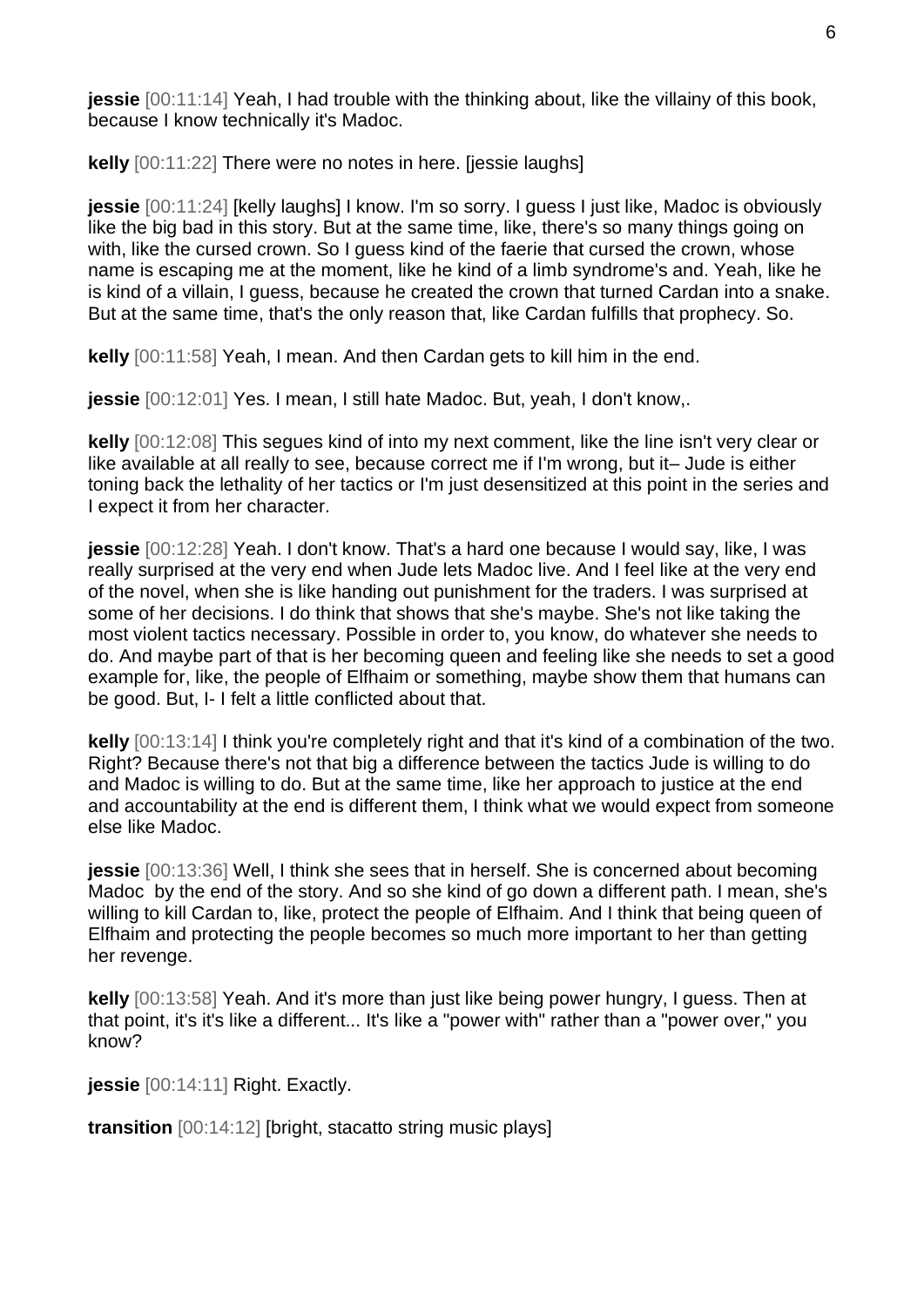**jessie** [00:14:17] Onward, magical listeners! Just as one does not simply walk into Mordor, one does not simply read fantasy without talking about representations of race, class and gender. This is our segment about power and bodies and how they relate.

**kelly** [00:14:30] We're starting with race.

**jessie** [00:14:32] Yes. OK. So I have to talk about Heather. I'm not sure I realized before that she was a person of color. I look back at the past episode script and see that we didn't mention it. So I don't think I did. But Holly Black writes her character using AAVE in the beginning of the book. Heather says things like "trippin" and "kickin it" on page 31 and 32. And I'm not really happy about this. Like at all. If you're a white author, please do not have black characters using AAVE as a way to tell the audience that the character is Black. I looked at the pages following these and Heather is definitely described as having brown skin. So she is at least meant to be POC. It comes off as both forced– does anyone really say those things anymore?– as well as racist. And there's a line alluding to the fact that Heather faces all kinds of racism, although it does... it isn't named as racism within the text.... on a day to day basis. But the book doesn't go into any of those things. Maybe it will get a book from Vivi's perspective in the future. And Holly Black is trying to set that up. But I'm afraid to see what her writing of a Black character as part of a whole book would even look like. So I was really frustrated when thinking about race and Heather in particular in the series.

**kelly** [00:15:45] I'm really glad that you brought this up, because it does come across as like a tokenizing almost. Because the only character, like the really human human character, as in like, doesn't fit into this power differential very well. Like, doesn't know anything about faery, like. Knowledge is power. You know? Jude, Vivi, all of these people have knowledge of fairy and or like different kinds of power, you know, that Heather doesn't have. So, like Heather, also experiences like a different kind of discrimination. You know, when she's in faery too. Yeah, it's not like a substantive development of a character of color.

**jessie** [00:16:34] Yeah, well, and it's it seems like particularly bad when you think about the fact that Vivi was controlling Heather the first time that she took her to Elfhaim, like making sure she didn't see what was really going on. So, like keeping her in the dark about things like, I don't know, it's really frustrating and. I know that Holly Black has a Black son, so I sometimes think that people, when they are like in proximity to Blackness in that way, think that it's OK for them to do these kinds of things. But to me, it was really, like patronizing. I don't know. I just I felt really weird about it. As soon as I saw, like, Heather saying trippin and kickin it. I was just like, first of all, it's 2020. I don't think people are saying that. Second of all, like when you think about things like code switching and stuff, like I don't– I'm not even sure Heather would say those things to a to a white person. So I don't know.

**kelly** [00:17:31] That's a really good point!!

**jessie** [00:17:33] Yeah.

**kelly** [00:17:33] that's a really good point!

**jessie** [00:17:34] Especially one she doesn't know very well. She doesn't really know Jude that well, like, well enough to, like, feel comfortable around her. I would think so. I don't know. I just. I did not appreciate it. Yeah. That's all my thoughts on that. [laughs].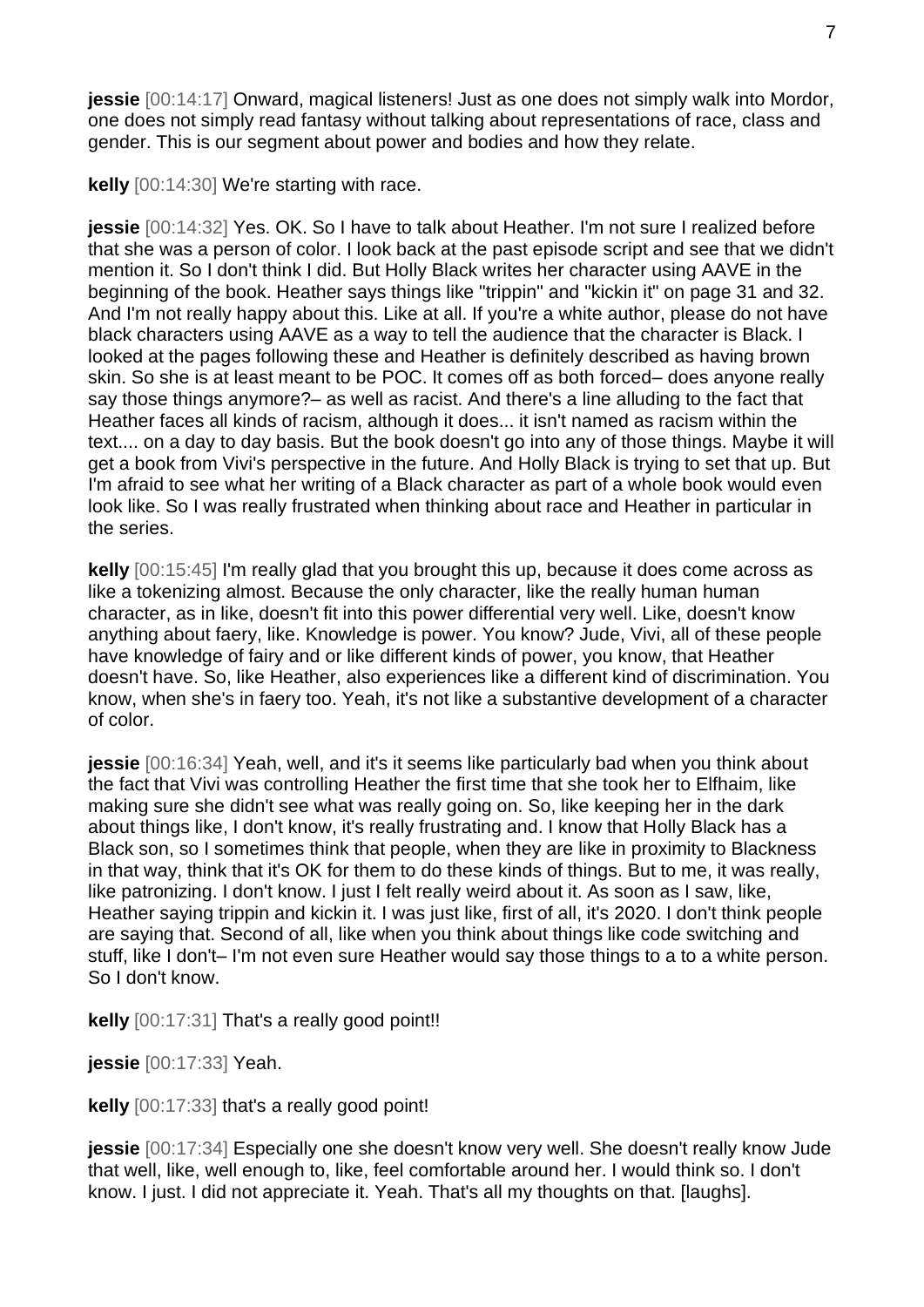**transition** [00:17:49] [spellcasting sound].

**jessie** [00:17:49] Do you want to talk about class?

**kelly** [00:17:53] Sure. Something I thought that was kind of refreshing is that there is actual talk about the need to make money to pay rent.

**jessie** [00:17:59] [in agreement] mmhmm!

**kelly** [00:18:00] Rent is such a fucking scam! I don't know if we've talked about this on the podcast before.

**jessie** [00:18:07] No, I don't think so.

**kelly** [00:18:09] We can include some...um [trails off] [resources] I'm not sure who's editing this one. Probably me.

**jessie** [00:18:13] It is you [both laugh] There is actually a really good episode of Patriot Act [with Hasan Minhaj] talking about rent forgiveness. And like all of the things that go along with that, like how difficult it is based on like how we get taxes for like schools and roads and all that sort of thing, which I found really interesting, because I think it's a side of the story that we don't often hear about when we talk about things like rent forgiveness, about how maybe making money off of property taxes isn't the best way to fund our school anything.

**kelly** [00:18:43] Yes, exactly.

**jessie** [00:18:45] I thought it was a really good episode. There's also a John Oliver episode that I think didn't do as good of a job of going over, like the nuances behind rent, forgiveness and what that means and like what the money actually goes to. But both of those, I think, are good resources. For more information. If you just like want a quick, dirty explanation of rent forgiveness and which I think is really prescient, like right now.

**kelly** [00:19:10] Totally, because it's not like rent has been canceled. The clock on evictions has been like restarted and or they're already happening, we can all look up some things closer to when this is released and make sure I'm putting up-to-date information in the show notes.

**jessie** [00:19:26] Yeah, cuz I think there's actually a Web site you can go to to find out. Like I know and a lot of states there have been policies to make sure people didn't get evicted if they couldn't pay their rent. But it doesn't actually include all rental properties, which I thought was really interesting because we like hear about these issues and think it applies to everyone, but it doesn't. I think it only is included on people, on places that have federally backed mortgages, which might not include your landlord, you know? But yeah. Rent is a scam, and it's like the literal worst.

**kelly** [00:19:57] Fucking scam.

**jessie** [00:19:58] Yeah,.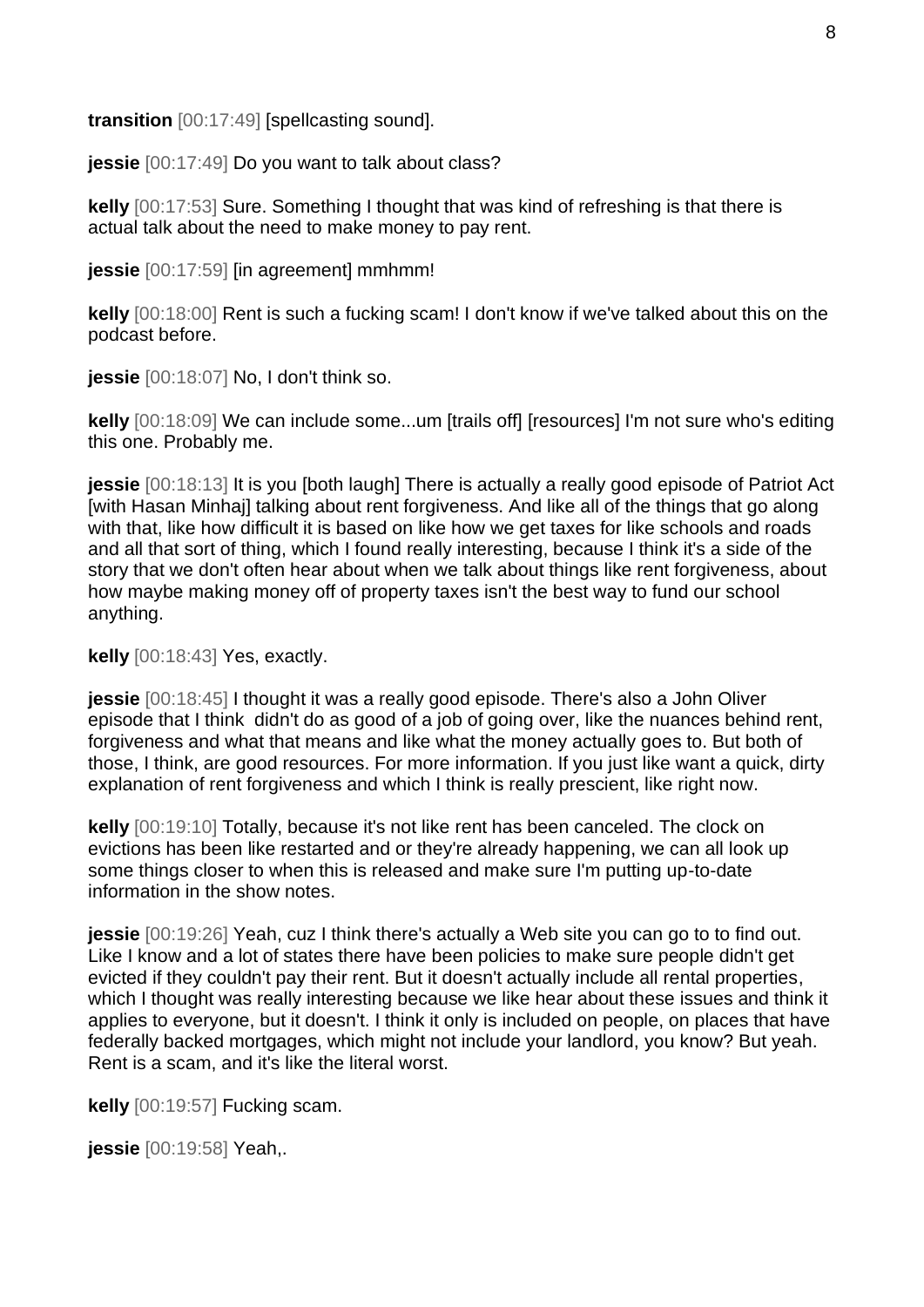**kelly** [00:19:59] I listened to a good podcast called Rebels Steps that goes through is like actionable, you know, items, like tactics. And the hosts do it themselves and or interview people who are involved in this sort of organizing. And they did a really good episode about a rent strike.

**jessie** [00:20:15] OK, cool!

**kelly** [00:20:16] So that's, you know, important to educate ourselves on that.

**jessie** [00:20:20] Yeah.

**kelly** [00:20:21] And then I realized that. So back to like the fantasy book that we were talking about before. [both laugh] Um... Like then I realized that Jude is like doing that, taking part in this rent sham as like like out of pride or something, because Vivi's like, "we could literally take over a barn and I can bewitch us some pieces of dirt to look like money" or whatever. And then we can just like take advantage of this because like literally everything is like the system is all made up of peoples and power. Like, oh my God. Like why?!

**jessie** [00:20:58] Yeah.

**kelly** [00:20:59] JUde! you have at your disposal the means, like not to have to participate like that.

**jessie** [00:21:05] Yeah, like if I could pretend to pay my rent and not actually pay it, like I would 100 percent do that.

**kelly** [00:21:11] Yeah, totally. I mean I understand why her character does it. Chip on your shoulder etc. etc. craves the violence, wants to be like in a fight or whatever.

**jessie** [00:21:22] Well, and I think also she has like this really weird thing about the fairies tricking humans because, like, the fairies are the ones who have the power. So I think she feels like it's like very dishonest to do that. And I'm just like, you can be dishonest sometimes. Like sometimes life requires it. So, like, just in this one instance. So you and your family can live comfortably. Like, maybe just lie.

**kelly** [00:21:45] Yeah, desperate circumstances create acts of desperation.

**jessie** [00:21:49] Right. Yeah, I didn't get that either. But yeah, interesting.

**transition** [00:21:53] [spellcasting sound]

**jessie** [00:21:56] All right, let's talk about gender. So I think this is a bit for gender and a bit for bodies, but Taryn has all the options honestly laid out for her for what she can do about her pregnancy and does allow the space to choose from any of them with no judgment whatsoever. And I really think that's the way that it should be. I don't like Taryn. I don't really care about her baby, but I think it's really wonderful that she's she's like, given all these options, given them honestly and like, no judgment from her sisters about whatever she chooses to do. And I thought that was really cool and I'm really glad it was included.

**kelly** [00:22:30] Hundred percent agree.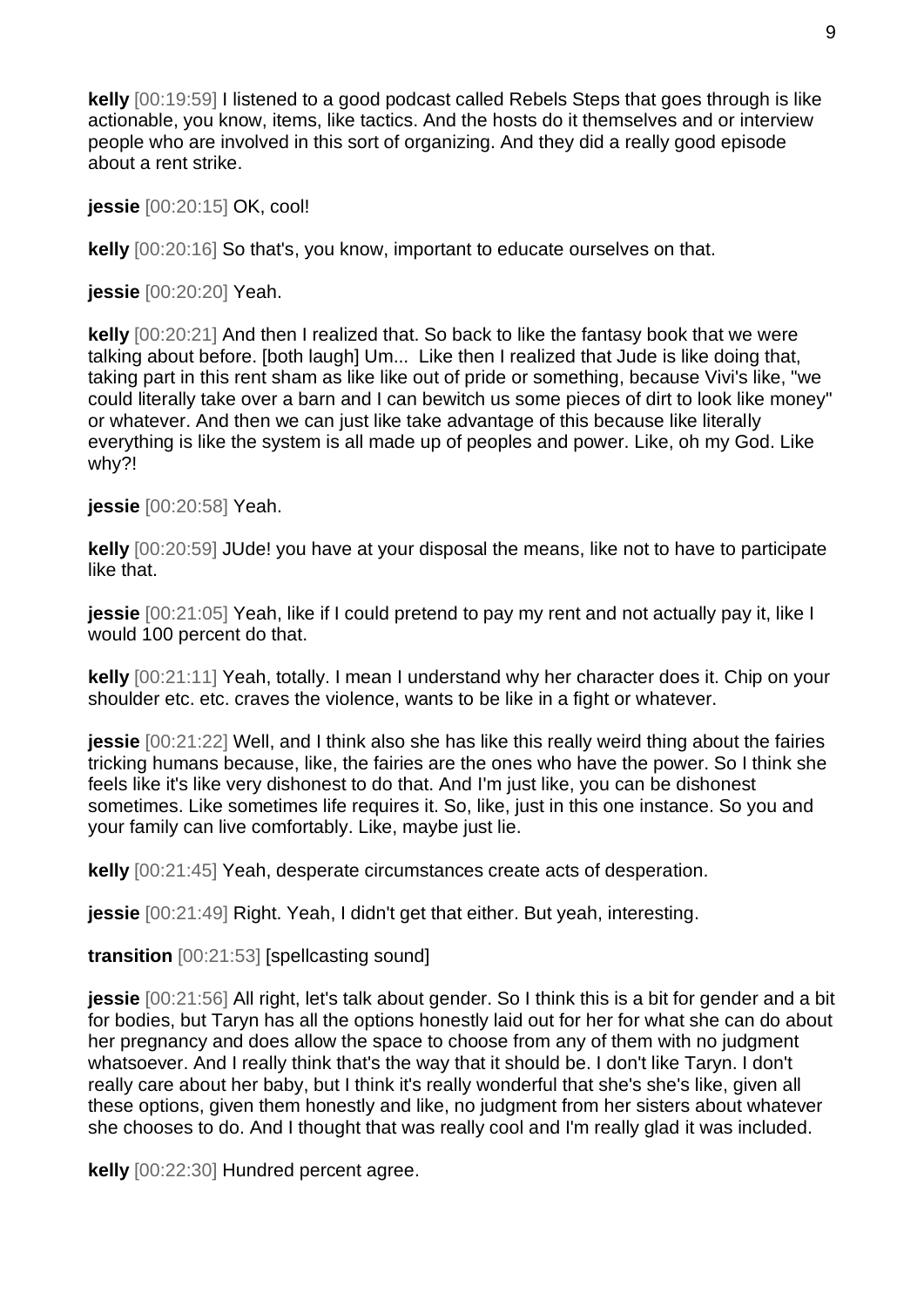**transition** [00:22:31] [spellcasting sound]

**kelly** [00:22:34] I had to put in here again. I love Grima Mogg five ever. Yeah, she's really great.

**jessie** [00:22:40] Also because, like, she's like an old lady, like, I hope I'm like that when I'm an old lady, like super fierce and strong.

**kelly** [00:22:46] I just love a spinster character. I think they're underrated. Like, I have so many powerful older women that I know. They don't really get much representation or or... Yeah, recognition.

**jessie** [00:23:01] Probably part of that is because I think as you get older, you start to care less about what other people think and what society tells you. So like if you're a spinster, you literally like gives zero fox and you're just like living your best life. And there are no consequences in society, does not want us to know that we could just live our lives however, we want. No consequences. They need those consequences in place. They need us to buy more makeup and like all these clothes and need things, which is fine if that's what you're interested in. But like, society shouldn't have to make us want those things. So that's why I love a good spinster.

**kelly** [00:23:35] Oh, yes. You just explained it so well. The person who I have in mind, my very dear friend Regina, is a fellow spoonie and. Wonderful, amazing human being. But yeah, she's 75 and she is embodying all of this.

**jessie** [00:23:53] I can't wait.

**transition** [00:23:53] [spellcasting sound]

**kelly** [00:23:57] Something else that came to mind for gender was a bit of toxic masculinity. I say a bit more like a lot– on display with Locke, he's just like the worst kind of fuckboi and tells Taryn she's like, "run out of story," quote unquote. Or something like that. And I'm just like is so demeaning and belittling. And I'm not sad that she stabbed him in the throat.

**jessie** [00:24:22] No, he totally deserved it. I bet he was super hot, though. Like, otherwise. Like, I don't even know how he got away with some of this stuff. You know what I mean? Like,.

**kelly** [00:24:30] That's probably why.

**jessie** [00:24:31] Yeah. I'm picturing him as like um [laughs]... Have you seen The Wolf of Wall Street?

**kelly** [00:24:37] No.

**jessie** [00:24:38] Fantastic movie. Would recommend. It's like three hours long. So just prepare yourself. But he reminds me, like, when I pictured Locke, I pick her like one of those, like Wall Street stockbroker bros, you know? With like the slicked back hair [kelly bursts into laughter] Like, that's how I imagined Locke. [laguhs]

**kelly** [00:24:54] But like a fairy version.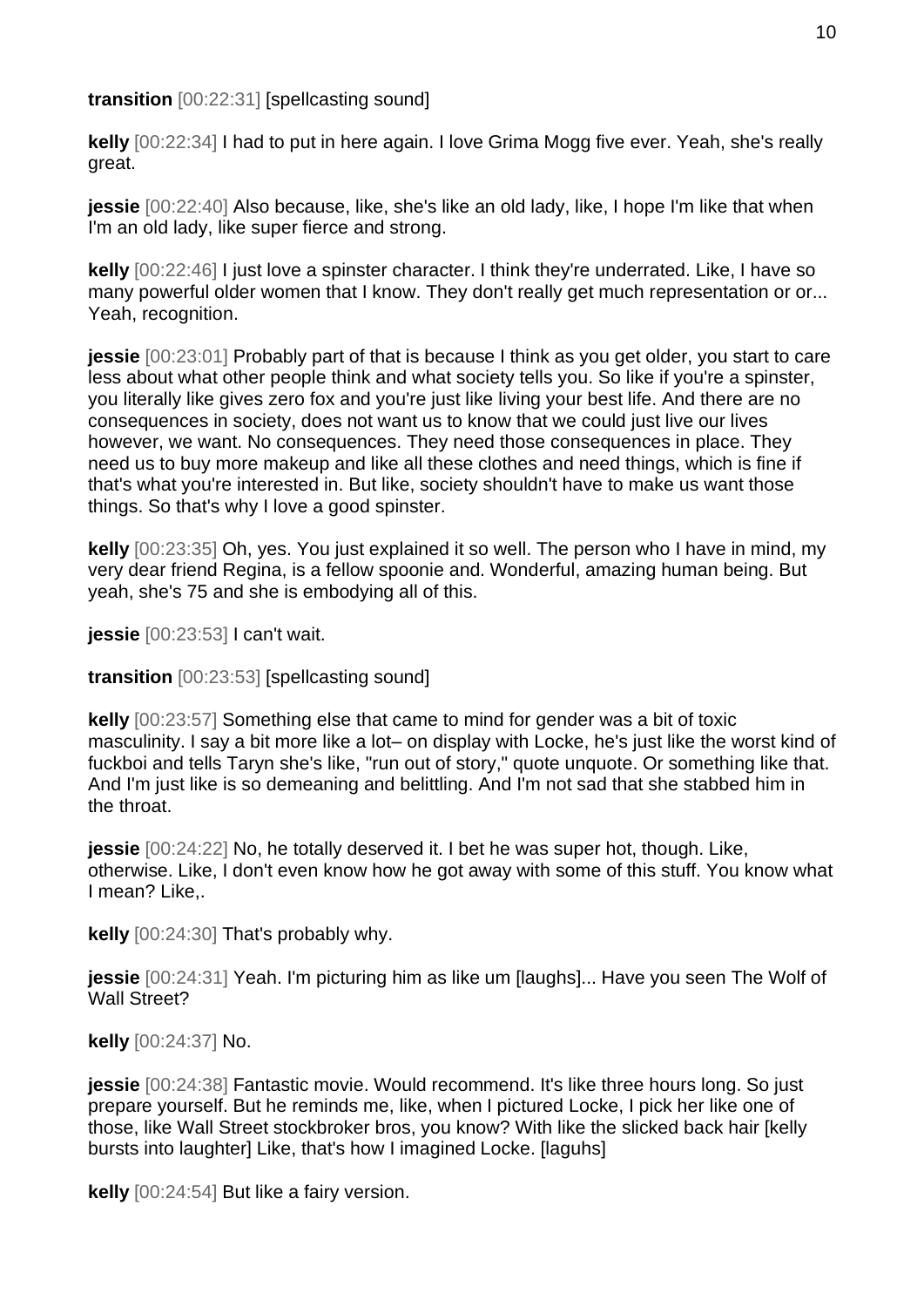**jessie** [00:24:55] Yeah. Like a frat bro wall street fairy. That's what Locke looks like in my mind. [kelly laughs] And he's just like the worst person imaginable. Like he would definitely be selling people subprime loans. [laughs]

**kelly** [00:25:09] Totally. [pauses] During COVID.

**jessie** [00:25:11] Yeah, during COVID. [laguhs] Yeah. I'm glad he's dead. Fuck that guy.

**kelly** [00:25:17] And I'm glad that we see Taryn's character like developing past, desiring only that or desiring nothing more than to be desired by that kind of person.

**jessie** [00:25:28] Yeah, it's like a real moment of growth for her to, like, realize that, like, just because you look nice on the outside does not mean anything about who you are as a person.

**kelly** [00:25:39] And that like the courtly, quote unquote, ways that she was brought up in. You know, at one point, Jude, like makes a comparison between herself and Taryn. And like, Teryn chose the way of like basically like partying, the path of desire, which is no less fraught or something like that than the path of the, like weapons or night, shadows who... who knows. Something poetic.

**jessie** [00:26:01] It's a different kind of battle to have to be like trying to work to be in those upper echelons of society, I guess, than to trying to, you know, secure the crown. [laughs]

**kelly** [00:26:12] Just a different terrain. Just a different battlefield.

**jessie** [00:26:15] Yeah, I guess for Taryn, it's a lot more psychological. You know? I picture her as a mean girl, which is probably why I don't like her. [chuckles]

**transition** [00:26:26] [spellcasting sound].

**kelly** [00:26:26] Let's talk about ability and uh body minds.

**jessie** [00:26:29] OK. What the hell is going on with Queen Surin?! the queen of the Court of Teeth? Her parents have literally bridled her like a horse to the point where there are scars on her face. And I had forgotten about this somehow before I read listen to it. But I, like my mind, was just like, "what the fuck?" Like, this is ridiculous. Like there's child abuse going on. Like, there's just so many things. I was just like, I cannot believe this. Like, this is this is wild.

**kelly** [00:26:59] I'm really glad that you put that you brought this up because these were some of the hardest scenes. Like this dynamic was the one that I thought was like the most violent and grotesque. Like, they are leashing their kid. It's like taking the baby leashes that you would wear at an amusement park or whatever to the–.

**jessie**  $[00:27:19]$  –to the extreme!

**kelly** [00:27:21] And then they also something about like a bracelet. Also at another time, something being sewn to her.

**jessie** [00:27:26] Oh, I don't remember that.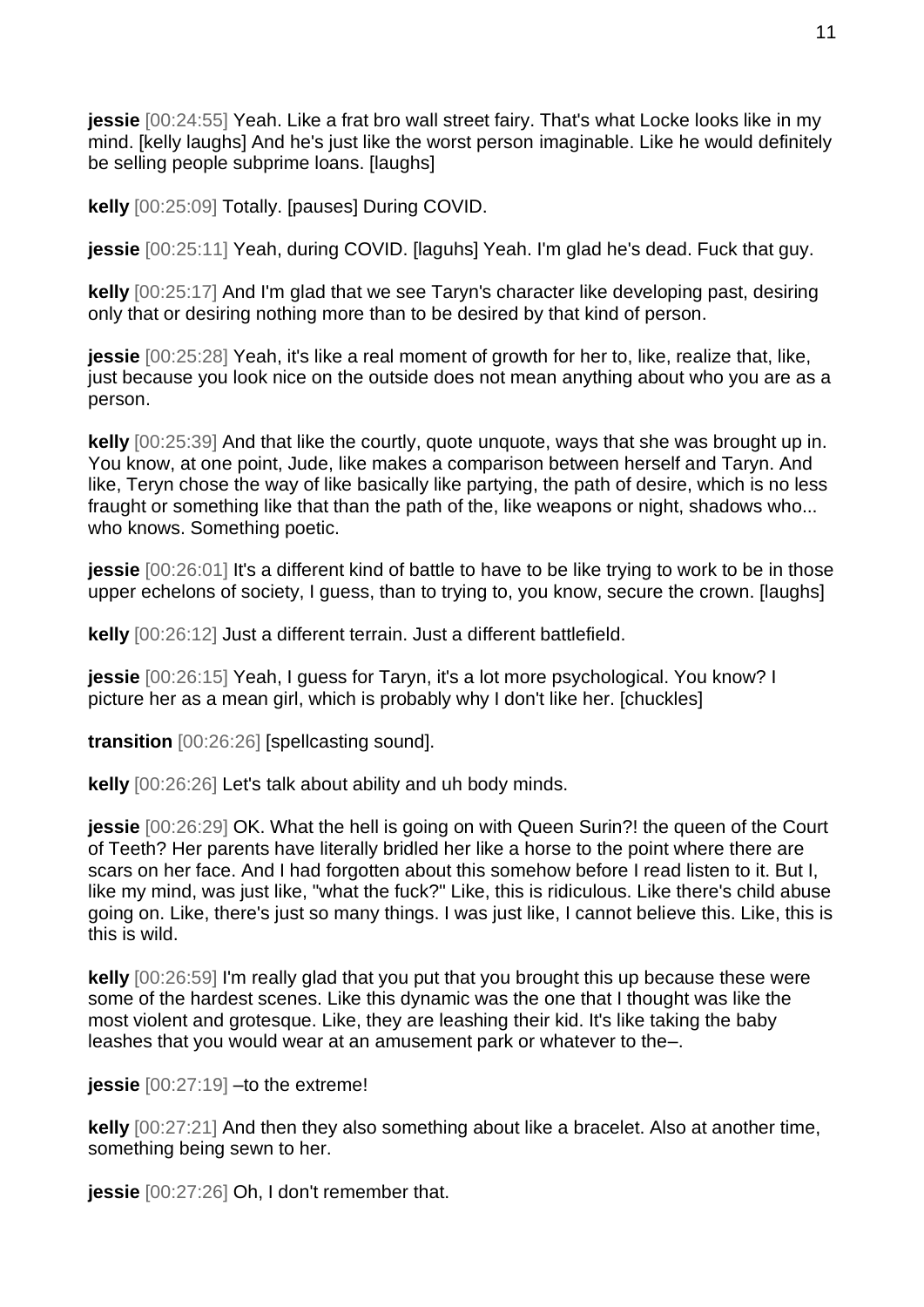**kelly** [00:27:28] The Crown was sewn to her head.

**jessie** [00:27:30] Oh, I don't even remember that part. But like, so disturbing.

**kelly** [00:27:34] Yeah, I thought so. I like that. Super well done on Black's part.

**jessie** [00:27:38] Yes. I guess there's a lot going on there because they're also like trying to get that weird necklace or whatever to like bind Jude to them, Surin's parents or whatever. Like she's like lock of your hair or whatever, and I'm just like, "oh my God, they got some, like, control problems going on in the court of teeth."

**kelly** [00:27:56] And I think what– I think Surin is a changeling, right?

**jessie** [00:28:00] Oh, I don't know. Not sure.

**kelly** [00:28:04] What I think was going on. I don't I don't have to explain it like. But. What I think happened is, the some of the courts wanted to get around their loyalty oaths, and so they started turning their children into changelings, like abandoning them in the mortal world or some shit for a while and then bringing them back and enslaving them and somehow like passing the crown over to them and then skipping somehow that, like, circumvents the oath.

**jessie** [00:28:30] Oh, I see. I did not get that.

**kelly** [00:28:33] I remember in the exposition that was explained just a little bit, but it wasn't. I don't know too much about the fairy lore, so yeah, what if I just did like a quick Google search? Maybe?

**jessie** [00:28:44] Yeah. Changelings did come up a lot in this story, which makes me wonder if we're gonna get stories from one of their points of view in the future. I'm pretty sure that there are characters from in this book, like side characters, like very background characters who are in other books by Holly Black. So it wouldn't surprise me, I guess, if she took one of these characters and wrote a story about them.

**kelly** [00:29:10] Like a swapped child.

**jessie** [00:29:11] Yeah.

**kelly** [00:29:12] A fairy had been left in place of a human child that was stolen by the fairies.

**jessie** [00:29:15] Like in Labrinth.

**kelly** [00:29:17] This is literally Wikipedia, wo we are going– I'm gonna do some research on Ravenclawing this post recorded in the post-prod. Maybe I won't say Ravenclaw anymore. I'll research it in the post prod. It's supposedly a common theme that reflects concerns over, like ableist concerns over people with disabilities.

**jessie** [00:29:36] Oh, that's very interesting.

**kelly** [00:29:37] That like infants that are born, you know,–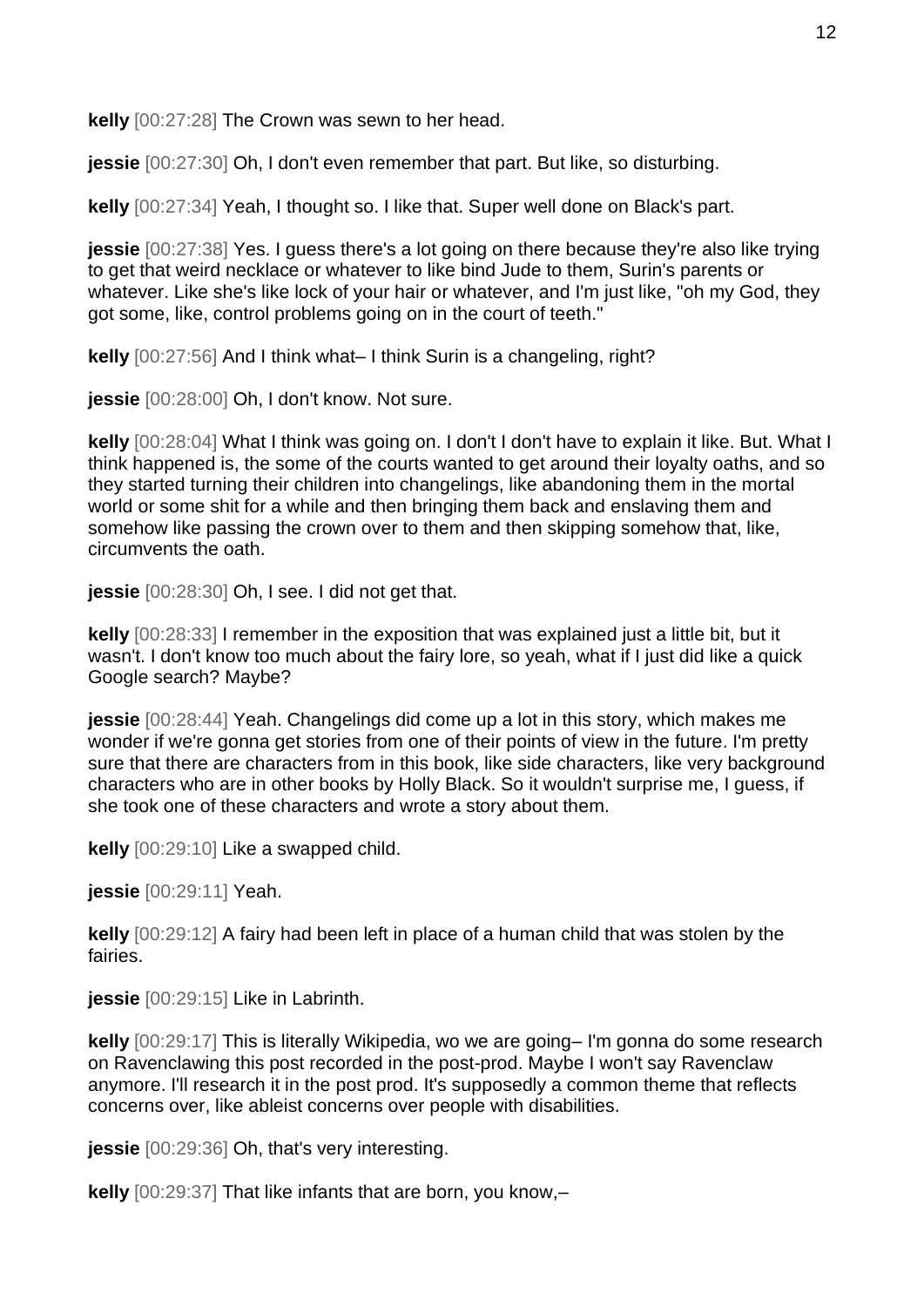**jessie** [00:29:40] Yeah,.

**kelly** [00:29:41] –different.

**jessie** [00:29:41] That's really interesting. I also really like that Oak it was like very concerned for her. I know he's like very young. He's like eight years old, which is like barely a blip on the age of, you know, the fairies. But he's very concerned about Queen Surin and he wants to help her in any way possible, which I do think shows that he's like growing up to probably be a decent [pauses] I wanted to say human being, but like fairy person person, a decent person.

**kelly** [00:30:06] Being? How about just "being"?

**jessie** [00:30:07] Yeah. Yeah. A decent being. I really appreciated seeing that because I sometimes I think I've, me personally forget like how innocent children can be. Because I'm not around them very often. But this was like that was really adorable.

**kelly** [00:30:21] So good.

**jessie** [00:30:22] So good.

**transition** [00:30:22] [jaunty, stacatto string music plays]

**kelly** [00:30:27] Finally, it's time for "Shipwrecked," a segment about a sexuality, sexuality, sex, romance and relationships, and sometimes we take liberties and do some shipping of our own. So I know we talked about this in previous episodes of the, you know, other books in the series, but there's polyamory is more normalized in this world. Fairy doesn't have the same puritanical sexual politics that the mortal world does. So Taryn has firsthand knowledge of this with the court revels. We hear about it a lot in the like. Oriana was a consort at the same time that Cardan's mom was a consort. And so, like, there's it's just more normalized in Faerie.

**jessie** [00:31:09] Yeah, for sure. Which I think we see and like a lot of books with fairies in them. I feel like. Which is kind of interesting. I'm like, why do we need to put, you know, beings in a magical world to make this normal? I don't know.

**kelly** [00:31:23] That's a good point, yeah. Maybe because it seems like so impossible. But there's people who do it all the time.

**jessie** [00:31:28] Yeah. [pauses] We also have Jude and Cardan are back together at the end and they are really together this time. It's funny because I was talking to someone who listened to the first episode and the second episode for Cruel Prince and what's the second book called Wicked, Wicked King. And they were like, "Jessie, you really change like your feelings about Jude and can't really change from book one to book two." But I just, like, love them so much by the end of this. And I'm like, happy they're together.

## **kelly** [00:31:55] YAYYYYY!

**jessie** [00:31:56] I'm really disappointed that I didn't get the like Barnes and Noble had like a special edition with the letters that Jude was writing or sorry that Cardan was writing to Jude in the back of the book. And I'm really disappointed I didn't get that because, like, I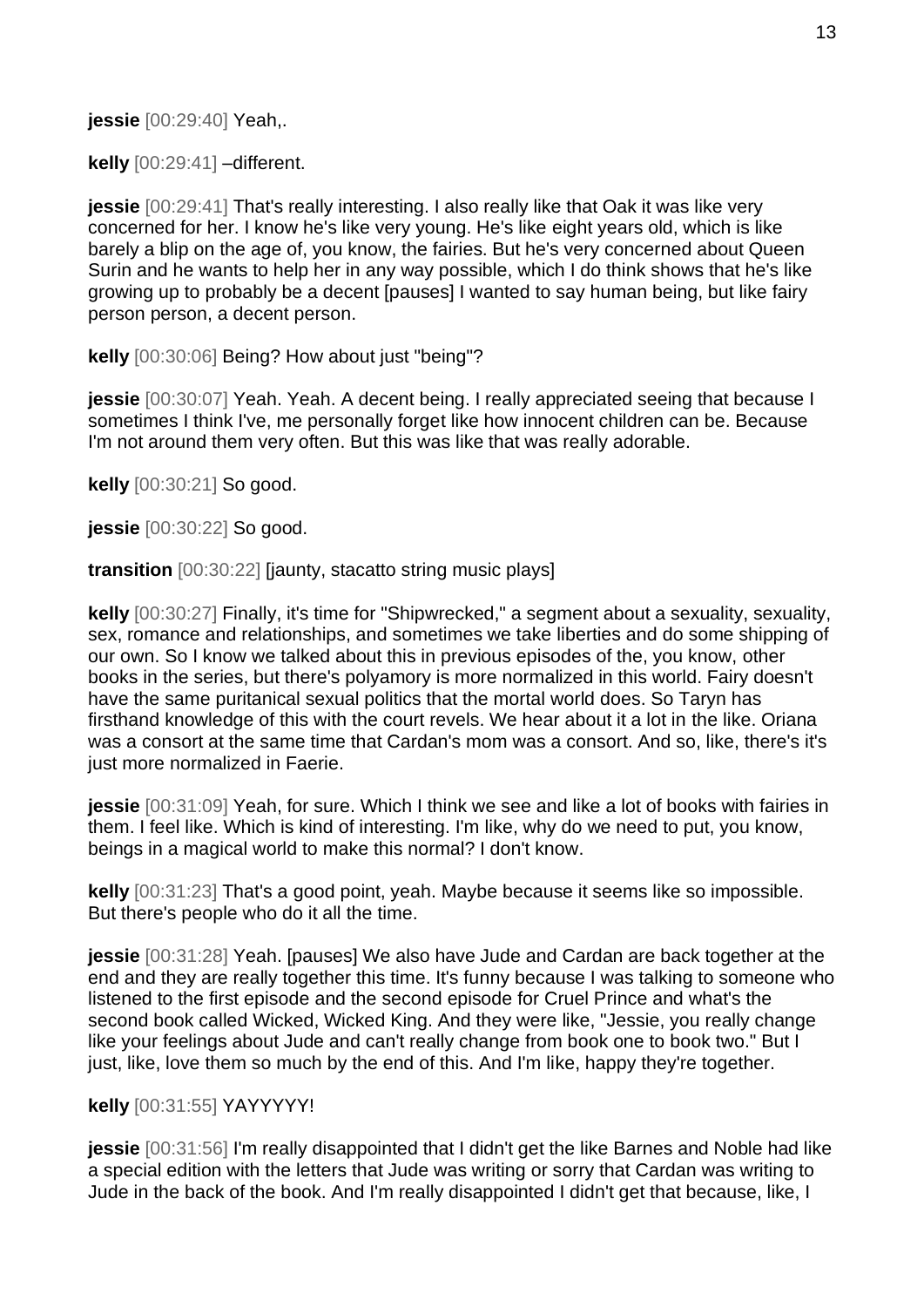want to know what he wrote to her and somebody did send me what the letter said. So I do know at this point, but I'm also a little frustrated that, like, there is a special edition that you have to get from one special, like big name bookstore in order to see those letters. Like, that's kind of shitty.

**kelly** [00:32:26] Yeah. From a massive chain? It's like really shitty.

**jessie** [00:32:29] Yeah.

**kelly** [00:32:30] Like, I know why people do that. Like the promotional material. Like no shade to the authors or whatever.

**jessie** [00:32:35] Yeah.

**kelly** [00:32:36] But that does suck.

**jessie** [00:32:38] I wish they would sell it from like indie authors is to like indie bookstores.

**kelly** [00:32:42] We'll just have to go on AO3 [Archive of Our Own dot Org] and find some fanfic.

**jessie** [00:32:44] Yeah. Fanfic.

**kelly** [00:32:46] Jude and Cardan are definitely OTP for me. Their chemistry is just so good there. I don't know. They're just like so the attraction is so palpable and well-written. I think they both like work well together and at the same time are like a catastrophe. And they all they all have a lot of baggage. So the relationship takes on this like, visceral dimension. You know? it's like actually feels like a subs– substantive relationship.

**jessie** [00:33:13] Yeah.

**kelly** [00:33:14] You know?

**jessie** [00:33:14] Yeah.

**kelly** [00:33:15] And if Faery has therapy, I think they should check it out.

**jessie** [00:33:19] I think everyone and Faerie might need therapy. [laughs] [spellcasting sound].

**kelly** [00:33:26] Speaking of needing therapy, [pauses] Vivi andHeather. So let's start off by saying that I appreciate the queer representation. And we should acknowledge that the relationship dynamics are pretty messed up. Jessie, you talked about this earlier with Heather being, like, enchanted by Vivi without her consent. And this like we've had a lot of conversations on the podcast about consent and magic and maybe that would be worth thinking through more thoroughly. But I appreciated that. I don't know the power differential between Vivi, who is very and Heather, who is like a noob human, not like a Jude-human like that that's explored and that the process of repair is shown throughout and that there it's like a.[pauses] It's not just like, they had a conversation and then it was over. It's like multiple things going on. I think it's also important to talk about resolving conflict and addressing abuse and queer relationships, too, and that that doesn't get talked about very often.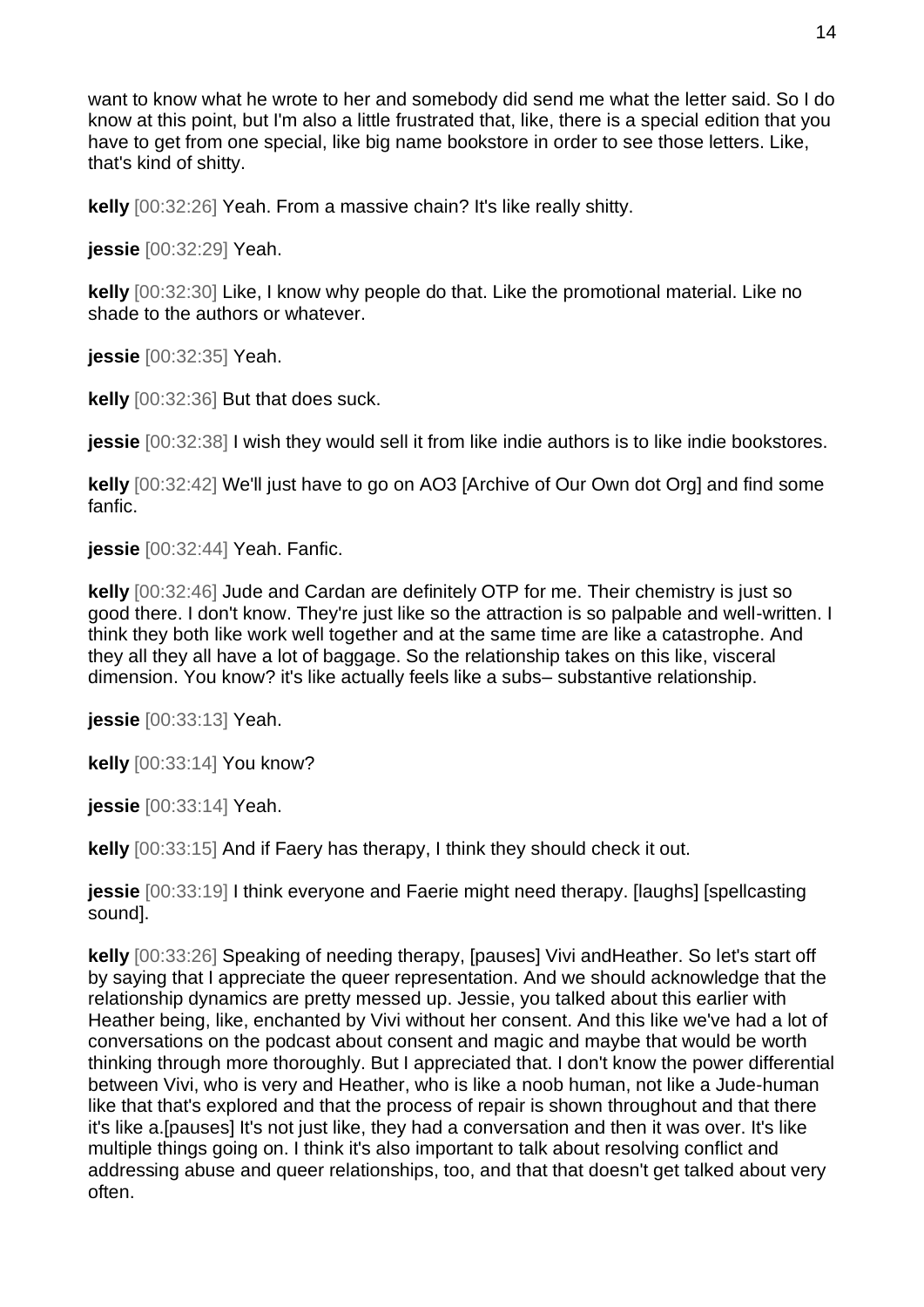**jessie** [00:34:27] Yeah. And I think Holly Black did it like, while, I'm not very happy with the writing of Heather as a characterization. I do think Holly Black did a really good job of like shoring up the relationship between Vivi and Heather by saying, like, Vivi is gonna make Heather forget everything she knows and like have to win her back. But be honest, this time, there's no way for Heather to hold Vivi accountable to that except to trust her. Like before she even, like, moves into that step of forgetting. And I thought that was an interesting way to deal with that. And while I'm hesitant to say I want a book from Vivi and Heather's perspective, I am interested to see what happens with the two of them.

**kelly** [00:35:07] Mm hmm. Mm hmm.

**transition** [00:35:07] [spellcasting sound]

**kelly** [00:35:10] I just want to mention that I loved the bomb and the roach's like a little death bed– like not really, but love profession like. Oh, crying emoji. So cute. Loved it.

**jessie** [00:35:22] It's funny because I was like, this feels so contrived to me. I did not. I was like, I don't care about the two of them enough to have this scene. So I guess we just felt very differently about it.

**kelly** [00:35:33] We did. We did. You know, I love an HEA [happily ever after], right.

**jessie** [00:35:36] I want an HEA, but I'm also just like we don't get to know those characters well enough that I felt like it was deserved yet. So I was just like, they just need their whole own story. Like, there's a lot of backstory there and maybe there's more of them in different books of Holly Black's, I don't know. But I was just like. ugh, like, it just was very sappy to me and I was just like, no, thank you.

**kelly** [00:35:57] I just know that they were like both tortured together.

**jessie** [00:35:59] Yeah. Yeah.

**kelly** [00:36:01] And whatever. So they deserve happiness, too okay?

**jessie** [00:36:05] Sure. Sure.

**kelly** [00:36:05] But yeah. Fair. Fair point.

**transition** [00:36:07] [spellcasting sound]

**jessie** [00:36:10] OK. So this book had a fade away, as did other books. And I just want to say that, like, while I understand this book is written for young adults and I am an adult reading these books, when fade always happen, we do not know what's happening. Like I thought, Jude and Cardan had already had sex. And in this book they made it seem like it was the first time they were having sex. So I think that there needs to be like if you don't want to have depictions of sex in your book, I think that's a 100 percent fine. Like, I totally understand that reaches a wider range of readers. And like, you know, parents feel more comfortable depending on the age reading the book. Although the book is super violent, so you might not want to give it to young kids anyway.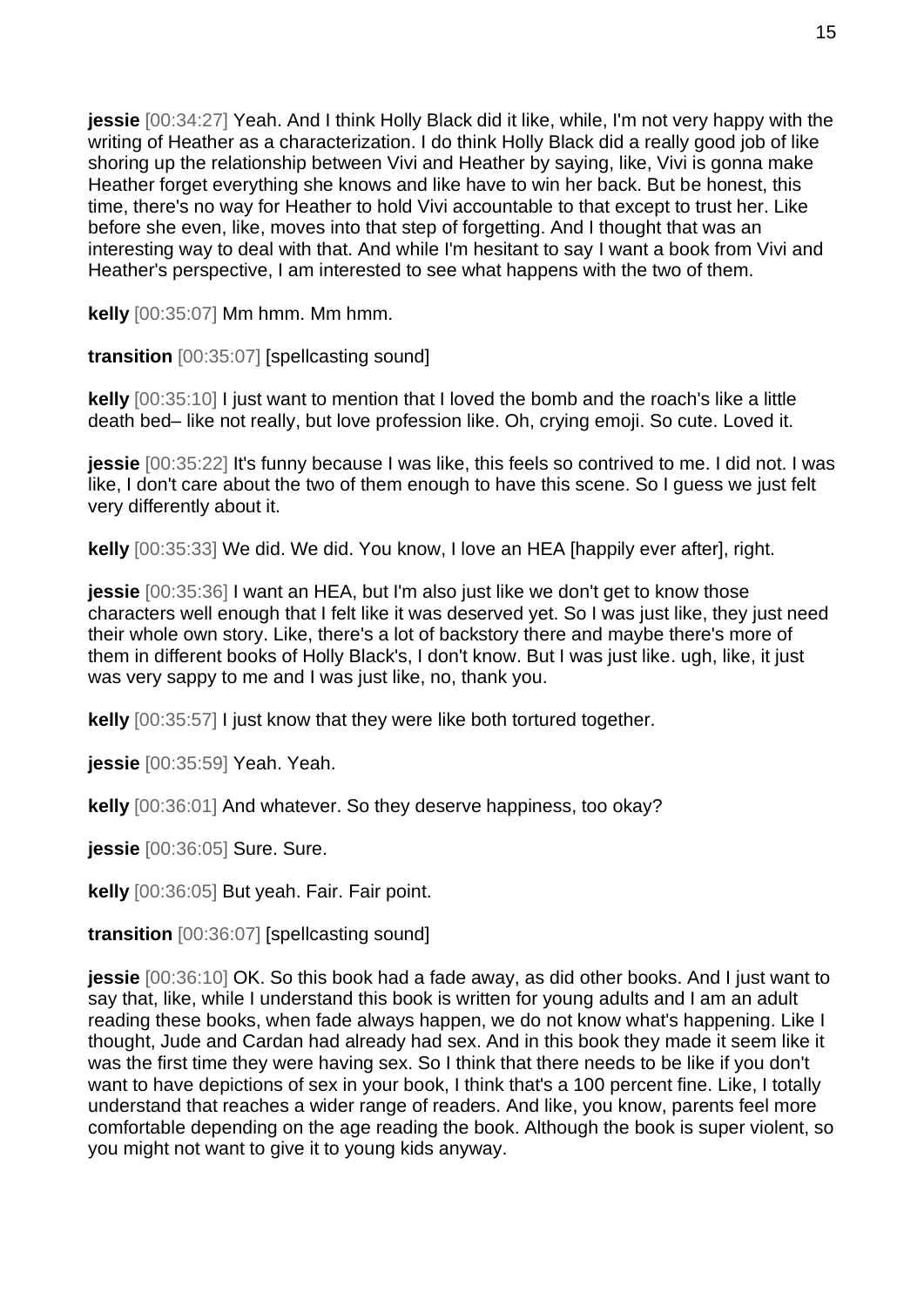**kelly** [00:36:48] And there's a lot of like I don't know. There's a lot of while, there aren't like erotic scenes, like you would find in ACOTAR [by Sarah J Maas] and or more whatever. What is it like ACOMAF. There is a lot of like explicit talk about like desire and like the power that goes into like desire and sexual dynamics and stuff like that. So I don't know.

**jessie** [00:37:13] Yeah. I just want it to be clear whether or not characters have had sex, because I thought we got that in like book two or book one. I don't remember which one, but I thought when we found out about Cardan's tail, I thought Jude and Cardan had sex then. So I was very confused this time when it seemed like Jude is talking about, like the pain of her first time or whatever. And I just was like, wait, what? Like, I was very confused.

**kelly** [00:37:40] Yeah. I do think the lead up to that was well handled regarding consent, specifically because you remember that like Jude. At one point they're like making out or whatever. And Jude doesn't say anything but char– but card Chardon [both laugh] Cardan senses like her change in demeanor and attitude and like into-it-ness I guess, and stops immediately!

## **jessie** [00:38:08] Yeah.

**kelly** [00:38:08] It's like such an excellent example. None of this like fuckin bullshit about didn't like protest enough or any anything like that. I really think that it's important to have those sorts of examples of AMABs {people assigned male at birth and socialized as male}, you know, not like sexually assaulting people.

**jessie** [00:38:26] Yeah, one is good too, because like we see from this that like there needs to be clear and enthusiastic consent, like not just like not saying anything is not,"Yes."

## **transition** [00:38:37] [jaunty string music plays]

**jessie** [00:38:45] Now we're going to talk about writing style, narration, characterization, plot structure, and basically whatever else comes to mind in a segment called Kill Your Darlings.

**jessie** [00:38:54] We had very little interaction between Jude and Cardan and the book where they are actually on good terms, and that was super frustrating to me. And the first book, they're at odds in the second book, Jude is Controlling Cardan. And in this book, we hardly see any interaction at all. I was kind of disappointed. I want to see more what they are like when they both realize that they love each other and like each other. I want to see how they interact with each other. It may be time to look for some Jude/ Cardan fan fiction.

## **kelly** [00:39:20] Yes!!

**jessie** [00:39:21] Please send it my way. If you have any suggestions. I really feel like we missed out on, like, key components of their relationship.

**kelly** [00:39:30] Yeah, we don't get to see so many of the moments that you that you'd look forward to, you know, and your OTP finally gets together!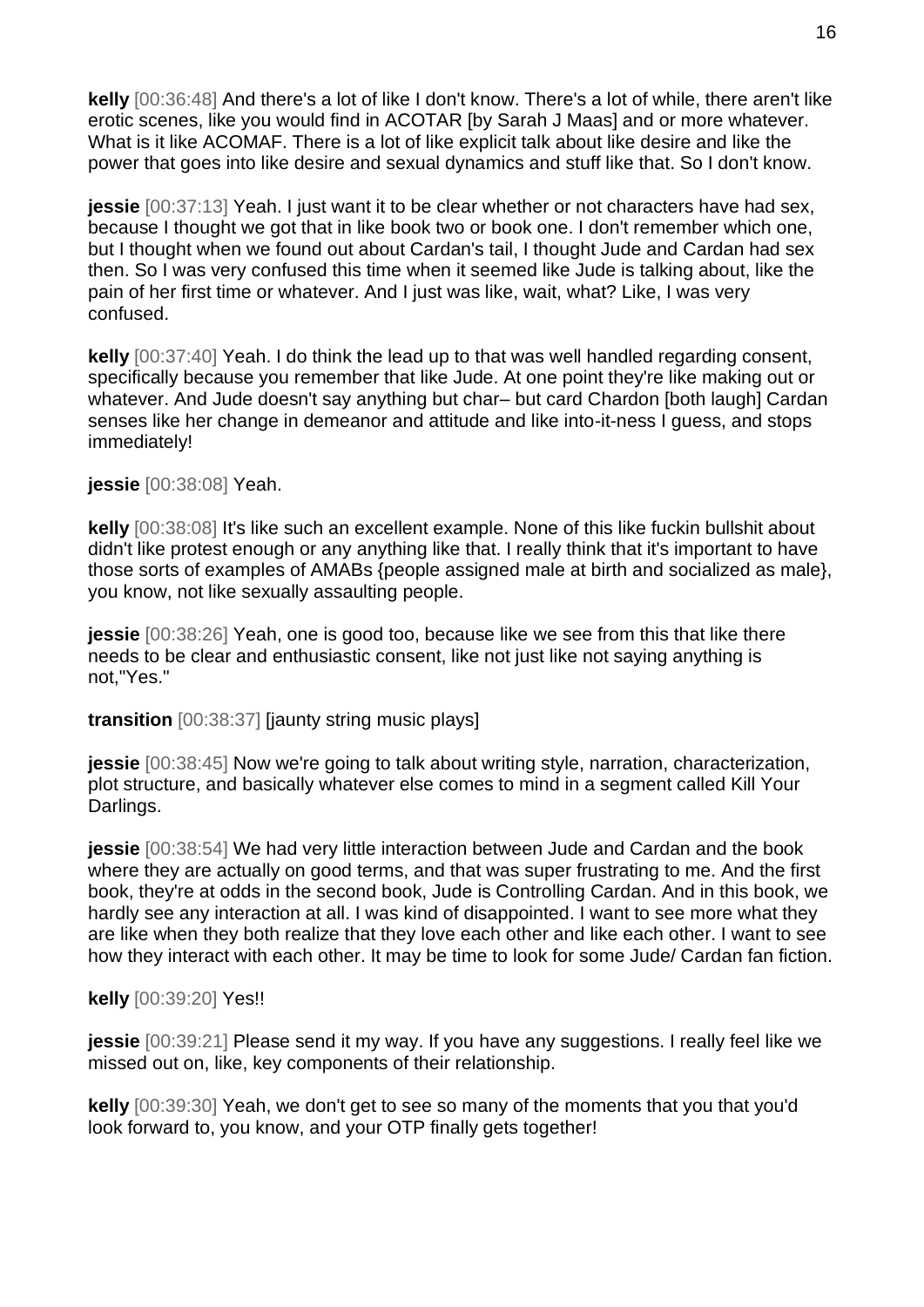**jessie** [00:39:37] Well and it's just so long of like, well, they won't they like, you know, basically three whole books for like one Fade Away Sex scene. Like I'm just like I really wanted way more than that, you know?

**kelly** [00:39:49] Mm hmm. Or maybe like a really great epilogue or something.

**jessie** [00:39:54] Yeah. Like even the epilogue was good. Like I like seeing Cardan in the mortal world. Like that's super interesting to me. And I just imagine him as like the hottest of hot, like punk rock, emo, guys.

**kelly** [00:40:06] Yes!! I knew you were gonna say that. I knew you're going to say that. I totally did the same thing. WIth the make up, the eyeliner.

**jessie** [00:40:12] Yeah. And like tight pants and.

**kelly** [00:40:14] We have a type, y'all.

**jessie** [00:40:16] Yeah. yeah. Anyways, I just really wanted to see more of them together.

**kelly** [00:40:21] Yeah. [laughs].

**jessie** [00:40:21] My longing for a emo punk rock guys aside, [both laugh] I just wanted more.

**kelly** [00:40:30] Seconded.

**transition** [00:40:31] [spellcasting sound].

**kelly** [00:40:33] One thing that I consistently appreciate about Holly Black's writing, and I mean, I think this series is the only one of hers that I've read, actually. I like how she takes a second here and there to include, like, body slash material slash i r l concerns that go mostly ignored. And Y.A., like there is talk about menstruation, body odor, needing to, like, wash your armpits or whatever and like eat, drink, bathe, pee, etc.. It's a and I saw that you posted something on Twitter today about like responding to a poll if you and your beloved were in a fantasy world and like, what was it about? It was about poop.

**jessie** [00:41:15] Yeah. Like, what would you talk about? Poop. And I'm like, oh my God, I have irritable bowel disease like a form of irritable bowel disease. Like I could not live my life with someone who was gonna be afraid of me talking about poop. Like there's a lot of poop talk in my house, like it's just the reality of my existence. [laughs]

**kelly** [00:41:33] Yep. Yep Same here.

**jessie** [00:41:34] And other people were like, I would like to see it talked about more because, like, it normalizes it. But one of the options on that little poll, and it was Talia Hibbert who wrote Get a Life. Chloe Brown, one of the options were like, "intestines do not exist" And I'm like, I also wish that were true. [laughs].

**kelly** [00:41:53] Agreed. Wishful thinking. It's fiction. So,.

**jessie** [00:41:56] Yeah, no intestines needed.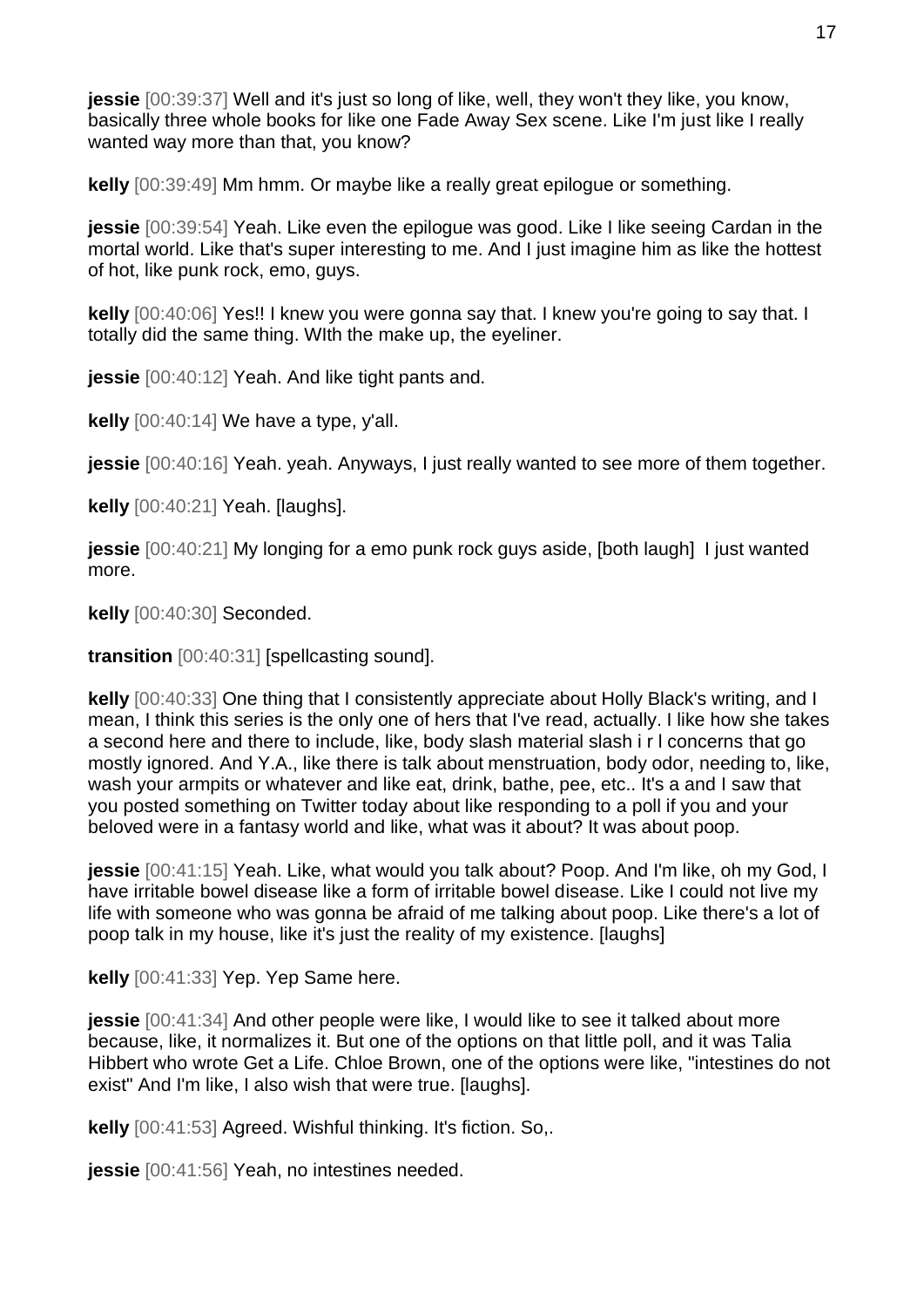**transition** [00:41:57] [spellcasting sound]

**kelly** [00:42:01] I'm like a nerd, so I love the classic Celtic or whatever fairy lore and poems that are woven throughout the series. They introduce the different parts, I think.

**jessie** [00:42:11] Yeah. Like the books, quote unquote. Books. Yeah.

**kelly** [00:42:15] Yeah, I like that. It shows attention to detail. And I think at, you know, I love paratext! Like this is not new.

**jessie** [00:42:22] I also really like that the book include look at those parts. It has like these little like sketches almost, which are like super adorable. And I just want to color in the pages of my book. I probably will not, but maybe I should because, like, it's mine and who cares?

**kelly** [00:42:34] Especially like colored pencil wouldn't bleed through or anything.

**jessie** [00:42:37] Yeah, I have a ton of those. So yeah, maybe I'll do it. It's just so cute.

**transition** [00:42:42] [spellcasting sound]

**kelly** [00:42:45] We discussed this before, but it bears repeating, describe everyone's skin color. For fuck's sake, the roach got described. They have green skin.

**jessie** [00:42:55] I think, like Jude and. I think we talked about this in a different episode where the ones that we were like most wondering about, because they have like like their last name is Duerte.

**kelly** [00:43:08] Duerte. Mmhmm.

**jessie** [00:43:08] And so I'm like, I don't know what they are. [laughs]

**kelly** [00:43:14] [laughs] Not that it's like not that we even care.

**jessie** [00:43:16] Yeah, well, not that I care, but I'm like, how how does representation fit into this book? like,.

**kelly** [00:43:22] Right.

**jessie** [00:43:22] If you're not describing am I supposed to assume that they're white. And like why is that the default? So I would just like also the mortal skin color to be described and not just Heathers because she's brown, you know? And maybe like they do talk about Jude and Taryn and I missed it. That's One hundred percent possible. Because I .

**kelly** [00:43:40] Yeah, me too.

**jessie** [00:43:41] –to say Holly Black is white, that they are way. And so that is my default. Systems of oppression. Y'all like it sucks.

**transition** [00:43:49] [spellcasting sound]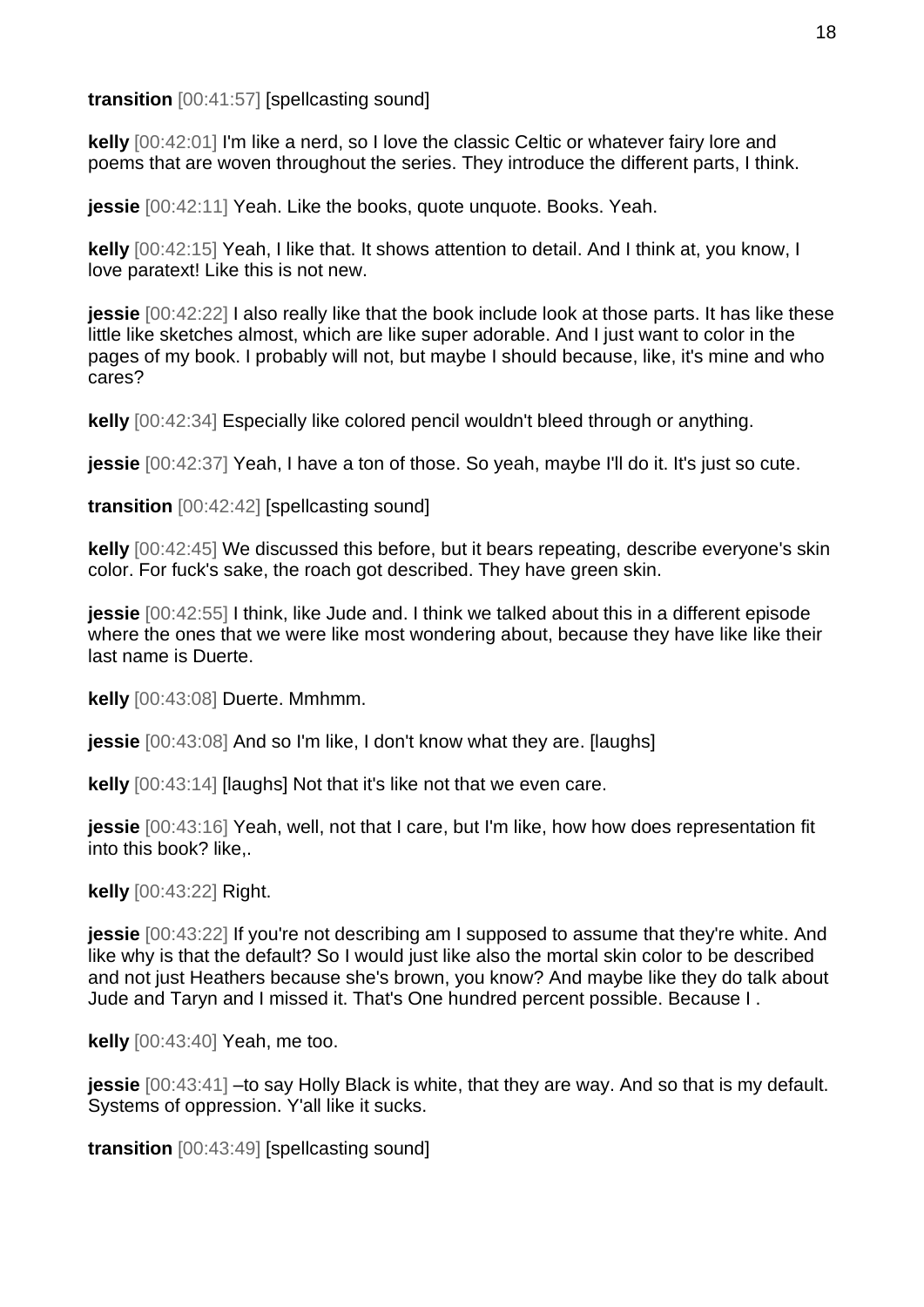**kelly** [00:43:53] And finally, this is a sweet note to kind of wrap up the episode on, you're smiling because I'm sentiment. I'm not so sentimental. But anyway, I'll actually just say it.

**jessie** [00:44:04] You are so sentimental. [laughs].

**kelly** [00:44:07] Okay! Holly Black, dedicated queen of nothing to Leigh Bardugo. And I just want to say friendship is the best. And I love you on air.

**jessie** [00:44:15] I love you too. Friendship is the best.

**kelly** [00:44:18] Yes, it's recorded!

**jessie** [00:44:20] But I do have to say– caveat–Not to our friendship, but to, like, Leigh Bardugo and Holly Black's. I was like when I saw that, I was like I had a major eye roll moment because I'm like, why are you dedicating to your book to like this super prominent and other famous white author like, come on, it's like I don't. It's fine because they're probably friends in real life. And like they met that way and like all those things. But I was just like as two of the most prominent authors and YA fantasy like you might as well have dedicated this book to Sarah J. Mass. Like, for all that this means to me as a reader. I don't know. For me, I was just like, why are you dedicating this to, like, another author? Like, that seemed weird to me.

**kelly** [00:45:05] I think they're friends. They're really good friends. And they, like, read each other's shit and have been for years.

**jessie** [00:45:11] Yeah. And I think that's totally fine. But for me, I was just like, oh, like you couldn't dedicated to, like, your fan readers or like I don't know. It's fine. And it's Holly Black's choice. I just had a huge eye roll moment when I saw this. I was just like, really? Really. And maybe it's because we don't see this that often. Like, I usually see this and like the thank you's at the back, like the acknowledgments where they'll think lay out.

**kelly** [00:45:33] Why do friends have to fucking wait for the acknowledgments at the end?! That is bullshit,.

**jessie** [00:45:38] Because that's where acknowledgments go. [both laugh]

**kelly** [00:45:41] Well, but like, I don't know. If it is totally normalized to, like, dedicate things to either your children or your spouse.

**jessie** [00:45:52] Yeah, I see friends sometimes.

**kelly** [00:45:55] Parents, I guess.

**jessie** [00:45:56] If I ever write a book, I'm thanking Lainy and nobody else. I'm so sorry. [laughs].

**kelly** [00:46:01] heard it, heard it here first.

**jessie** [00:46:03] When I write my first book and all subsequent books will be dedicated Lainey for hanging out with me as I write my books. [laughs]

**kelly** [00:46:09] For deigning to spend her precious existence in my proximity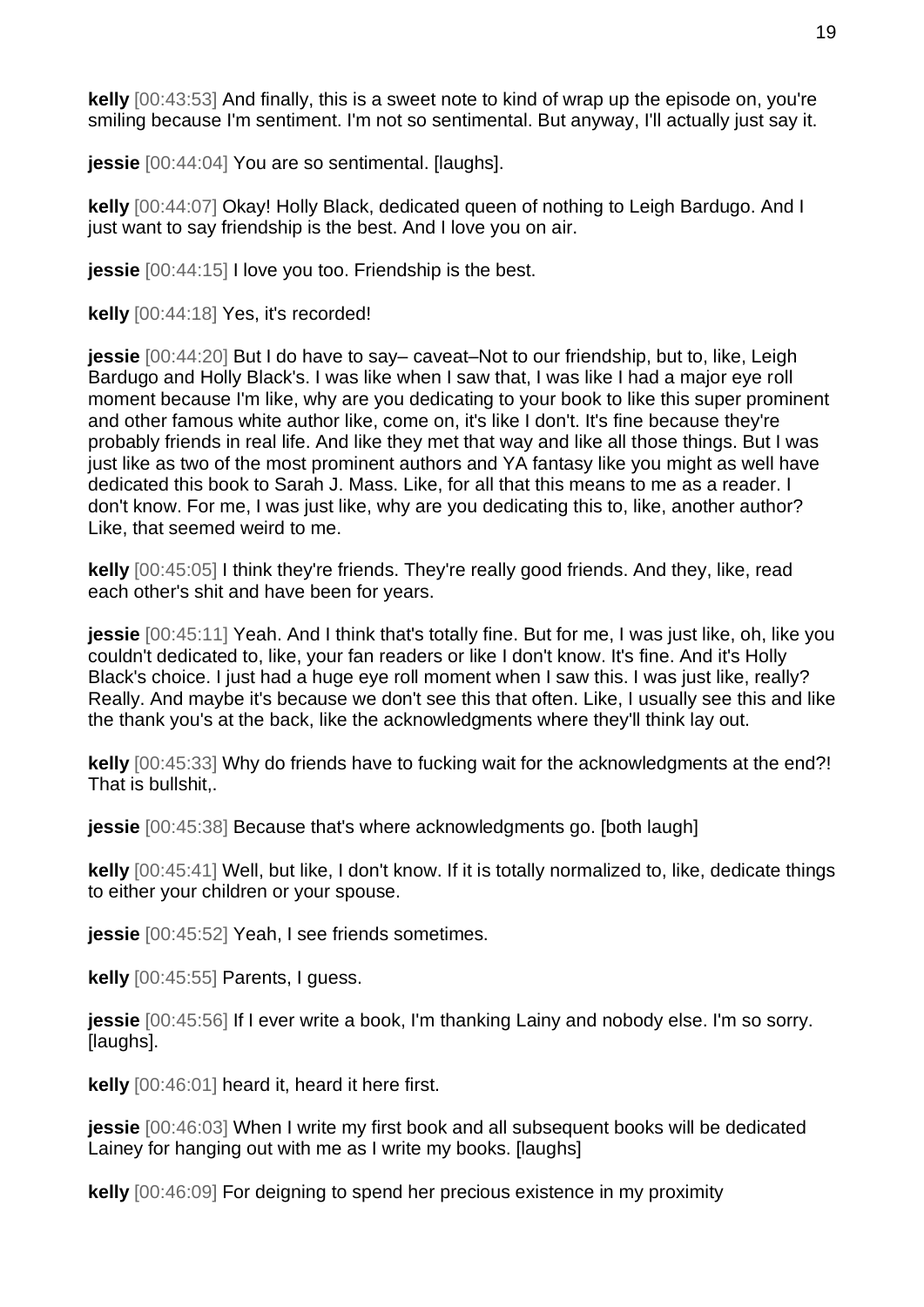**jessie** [00:46:14] Exactly. No, I definitely think it's fine. Holly Black should definitely dedicate her books to whoever she wants to as as reader of both of these authors. I just was like, Really? And that's fine too.

**transition** [00:46:25] [jaunty, string music plays]

**kelly** [00:46:32] Recommend, if you like. I'm curious what you think of my recommendations librarian book, witch. I'd say if you're in, if you like Feysand and if you've read ACOTAR Jude and Cardan have chemistry, that kind of reminded me of the OTP from that series.

**jessie** [00:46:50] Agreed.

**kelly** [00:46:52] And then I would also say historical fiction with plotlines of romance and court intrigue. So I'm thinking like Philip Gregory type books.

**jessie** [00:47:00] I've never read any of those books, so I can't speak to that. But I think those are probably good recommendations. I definitely agree with the ACOTAR one. But I think historical fiction. Yeah, too. For sure. Because for what?

**kelly** [00:47:13] Like anything about courts. Yeah. It's like, I don't know, Henry the VIII and shit.

**jessie** [00:47:16] Like courtly politics, that sort of thing. I also read these or if you like to the crown. Yeah. And the crown is great. So good.

**kelly** [00:47:25] Maybe we need to recommend, if you like, to expand to be on the textual medium and be like if you liked watching this.

**jessie** [00:47:32] Yeah. That's a good idea. I like this book. You might like it if you liked Carnival Row, which had its own race issues that I had.

**kelly** [00:47:39] Oh yeah!

**jessie** [00:47:40] But also a fairy story kind of cyber punky. There is a series of books I read when I was younger. So these books are old now and they're going to like age me. But the Wicked Lovely series by Melissa Marr is kind of like urban fantasy with fairies, like it takes place in the real world. So those are pretty interesting, if I remember correctly. I would recommend those two. If you like, seeing Jude and like the fairies and stuff in the mortal world, then I think you'll like those books.

**kelly** [00:48:12] Excellent recommendations.

**jessie** [00:48:15] Before we end, it's time for real talk. Did reading this book make your perspective change in any way, or did it make you interrogate a concept system or trend you hadn't before?

**kelly** [00:48:26] I want to hear from you.

**jessie** [00:48:29] When I was initially reading this book, I was also watching Season three of the Crown. And there are some parallels between Cardan and the story the Crown tells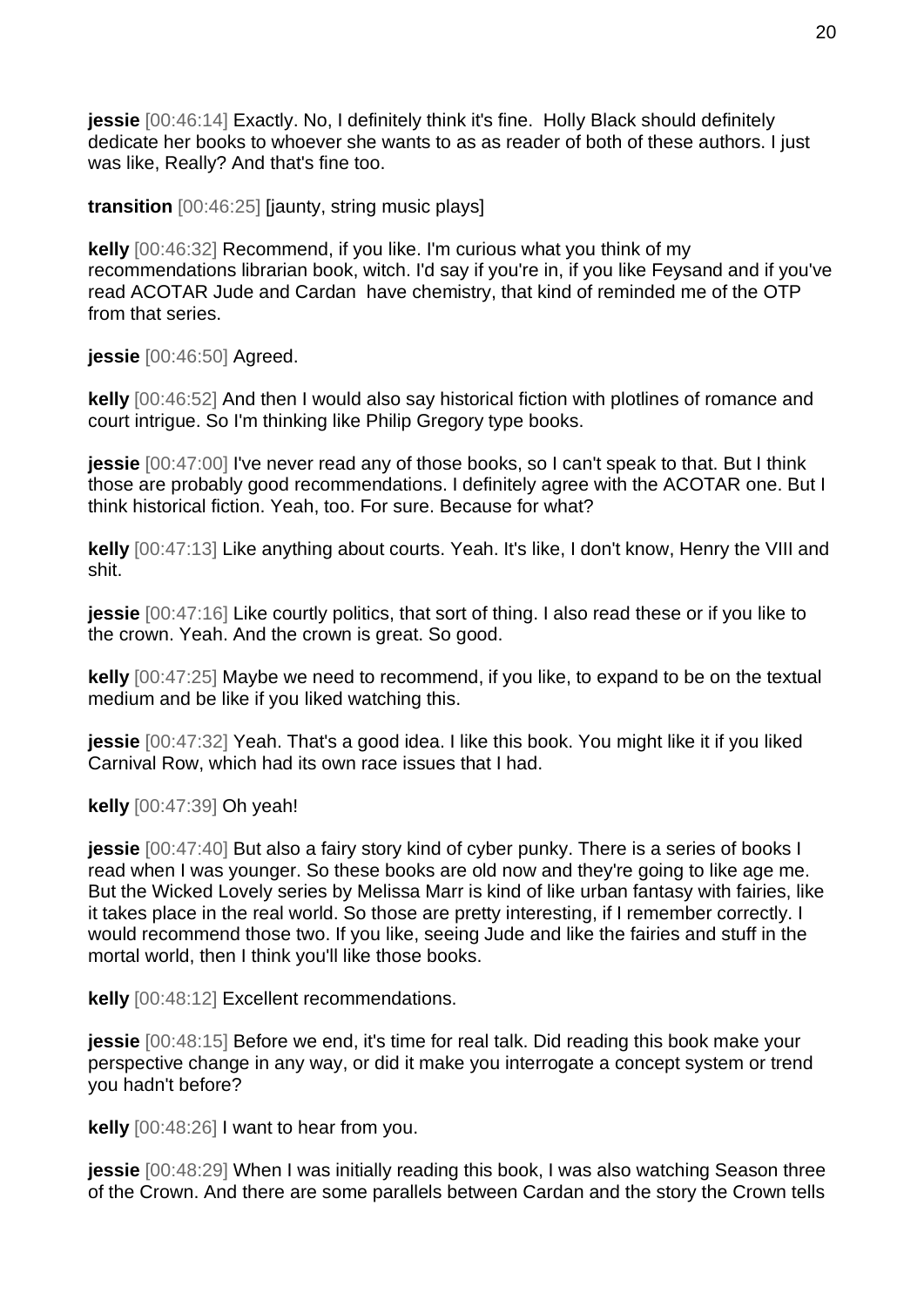the audience about Prince Charles. Obviously, I don't know how much of the crown is actually real and what isn't. But both have parents who didn't seem to care about them. Both of their families are more concerned about their place that the family's home and society as the most important things. All that is to say, it seems like a very sad way to grow up. And parents are the worst. And I say that as someone who loves learning about the you know, the British monarchy is like very interesting stories to me. But at least the way the crown portrays Queen Elizabeth and her relationship with her child. And, you know Prince. What's his name? The Duke of Edinburgh. Whatever his name, it's her husband,.

## **kelly** [00:49:22] Philip

**jessie** [00:49:23] Philip. I felt Philip like the way that they show those two treating Charles like is no surprise. About like maybe how his life turned out. And like, it was just really sad to watch that, like you really feel for Charles, even as like a person who's like in the top tier echelons of society. Like, I can't imagine growing up having those parents. Like, it just seems really hard.

**kelly** [00:49:49] Yeah. Yeah, it really does. You know we're seeing really laid out just basically a sustained neglect, emotional abuse.

**jessie** [00:50:01] Emotional and physical abuse, all kinds.

**kelly** [00:50:04] Yeah, we see, like laid out as a lot of emotional and physical abuse over a sustained period of time, and I think it's just like important to talk about how late I think it's. It happens even in communities where there's a lot of concentrated privilege and wealth and power.

**jessie** [00:50:22] And maybe sometimes even to a greater extent, because, like, they're so controlling over, you know, appearances like in in that situation in particular. But I'm guessing even like books like this, like. Cardan is only perceived as being a child of the crown. So, like there's just so much more pressure put on you, I guess, like for appearances sake, which is not a good way to live your life.

**kelly** [00:50:46] Mm hmm. No.

**jessie** [00:50:47] Yeah, so I really feel for Cardan. It was sad. Also, watch the crown if you haven't. It's very interesting. Like, they live some wild lives, [laughs] but even if like a fraction of it is true. It's wild. Did you have anything?

**kelly** [00:51:04] No. Nothing for me.

**transition** [00:51:06] [jaunty string music plays]

**kelly** [00:51:13] Thanks for listening to JK, it's magic. We'll be back in two weeks for a discussion of Crier's War by Nina Varela. As always, we'd love to be in conversation with you. Magical folks. [coughs in the background] dammit!

**jessie** [00:51:31] Kelly's got covid.[laugh.

**kelly** [00:51:34] We have a joke in my house. Anytime anyone coughs we yell "covid 19 protoco"l.